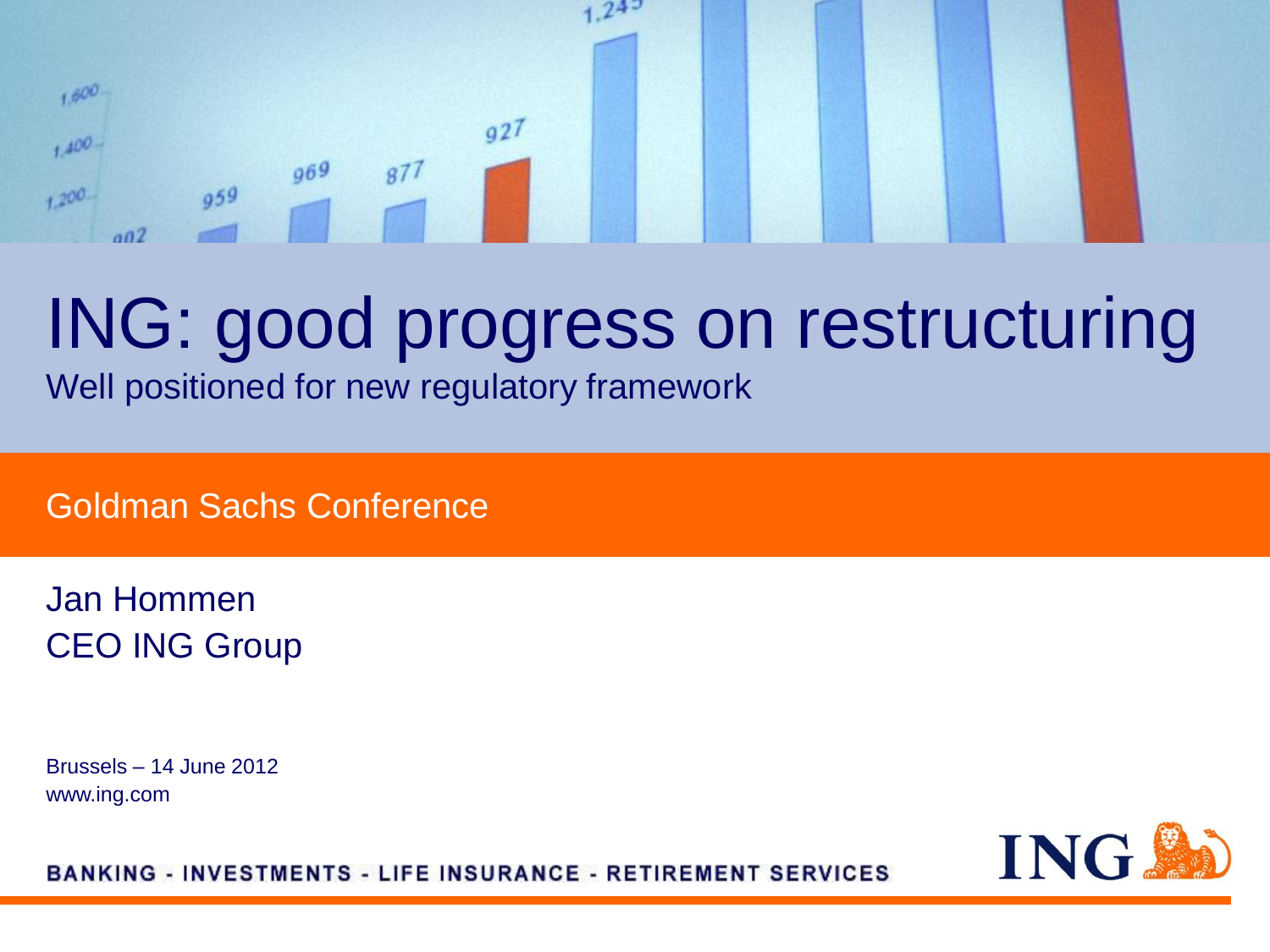### Key points.

- ING is making good progress on restructuring, despite challenging environment
- Regulatory changes are reshaping the Banking industry, but ING is relatively well positioned
- ING Bank has a strong capital and funding position, and risks are being mitigated
- Balance Sheet optimisation to deliver competitive returns on higher capital base

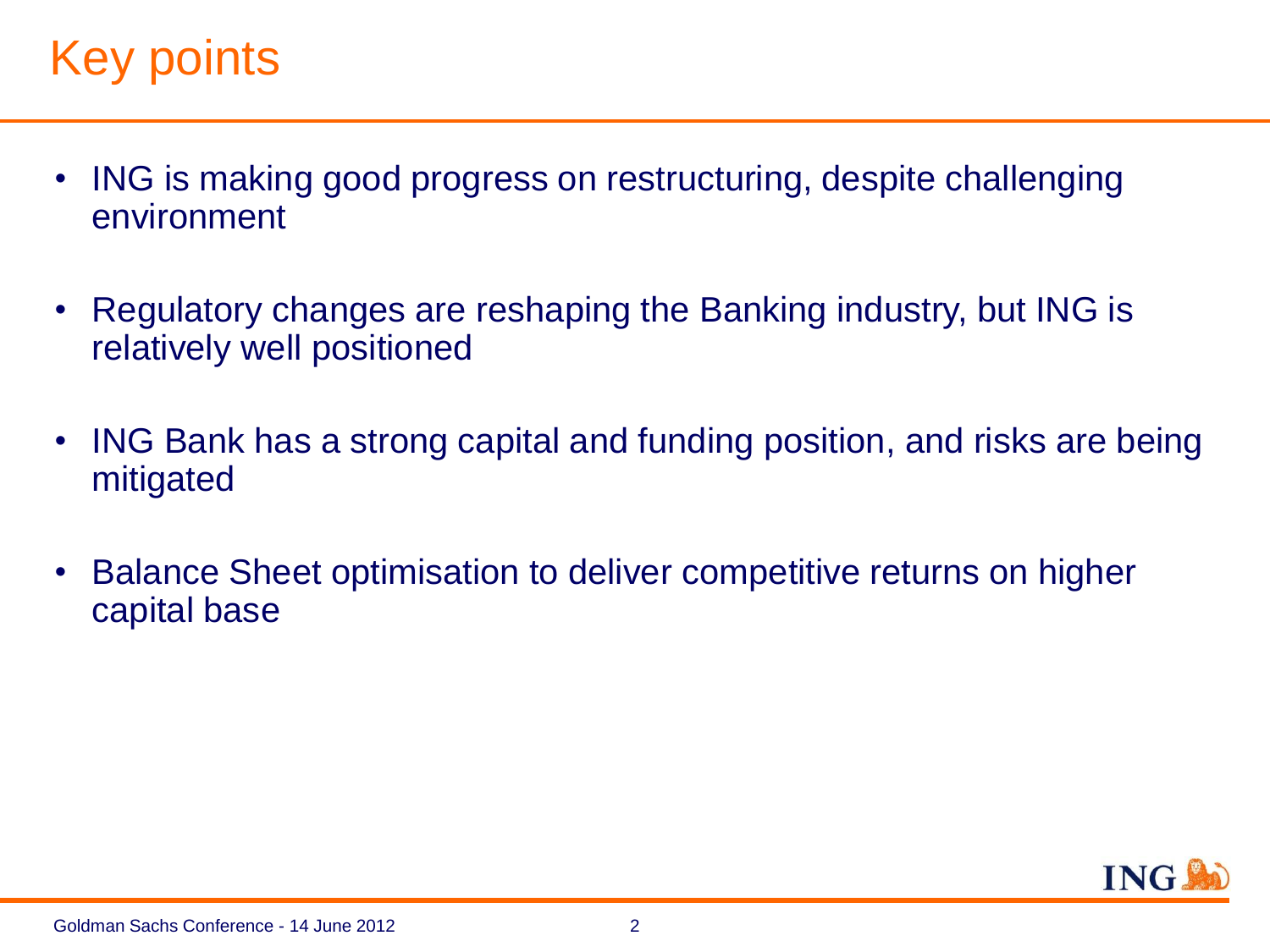## ING is making good progress on EC restructuring

| <b>Delivering on EC restructuring</b>           |                                   | <b>Progress 2012 YTD</b>                                                          |  |
|-------------------------------------------------|-----------------------------------|-----------------------------------------------------------------------------------|--|
|                                                 | <b>Action</b>                     | Liability management transaction pro-                                             |  |
| • Separation Bank/Insurance                     |                                   | actively addressed change of control                                              |  |
| <b>Sell ING Direct USA</b>                      |                                   | clause in most ING Insurance debt                                                 |  |
| Sell Insurance Latin America                    |                                   | ING Insurance US completed a USD 5<br>$\bullet$                                   |  |
| <b>Insurance/IM Asia</b>                        | <b>Exploring sale</b>             | bln senior unsecured credit facility                                              |  |
| <b>Insurance/IM US</b>                          | <b>Base case IPO</b>              | agreement. This credit facility relies on<br>ING Insurance US's standalone credit |  |
| <b>Insurance/IM Europe</b>                      | <b>Standalone future</b>          | and does not have credit support from                                             |  |
| <b>Divesting WestlandUtrecht</b><br><b>Bank</b> | <b>Discussing</b><br>alternatives | <b>ING Group</b>                                                                  |  |

### **Discussions Dutch State and EC**

- ING has begun discussions with Dutch State, and together with the State has started discussions with the EC
- ING remains committed to the decision to separate Bank and Insurance and we are making progress in preparing the Insurance businesses for a stand alone future

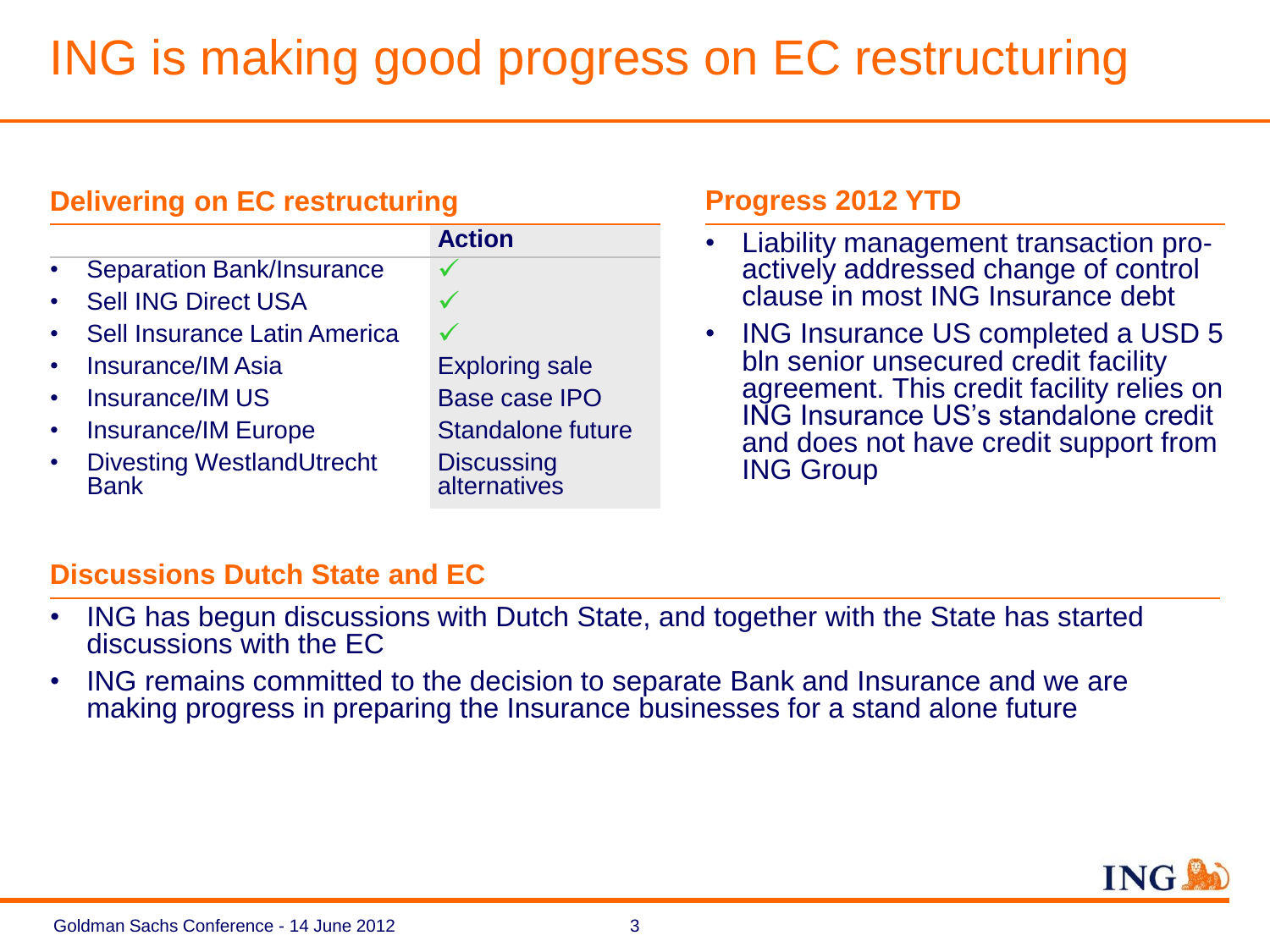### Own resources Bank being used to repay state aid and Insurance proceeds will be used to reduce leverage



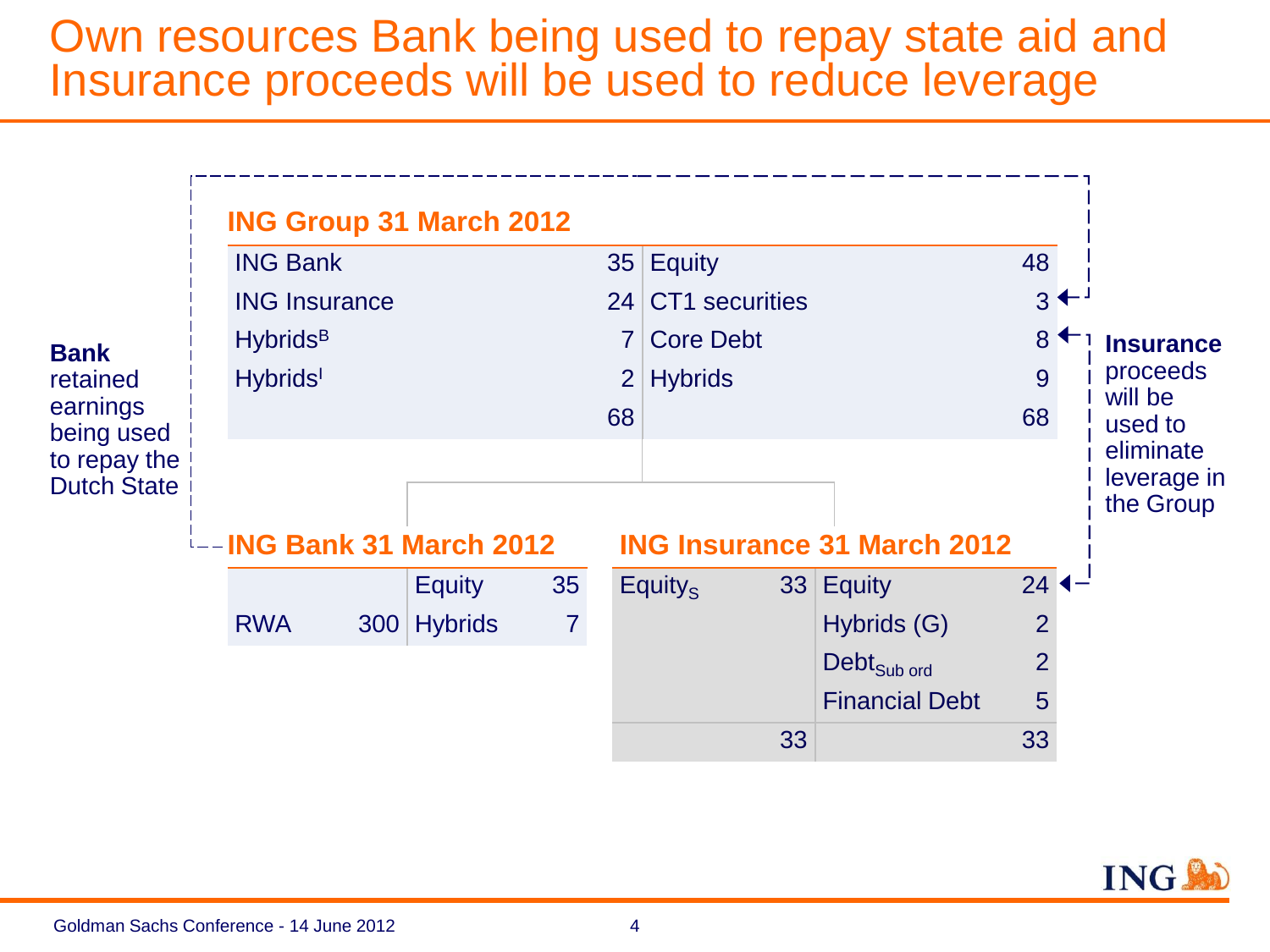### ING remains committed to repay the Dutch State as soon as possible



- ING has paid EUR 9 billion to the Dutch State (EUR 7 billion of principal and EUR 2 billion in exit premia and interest) resulting in a total IRR of 17%
- ING aims to repay another tranche this year using the proceeds from the sale of ING Direct USA and last year's liability management transaction
- Repayment will be done on terms acceptable to all stakeholders while maintaining strong capital ratios and growing into Basel III requirements

\* Indicative, based on 50% premium

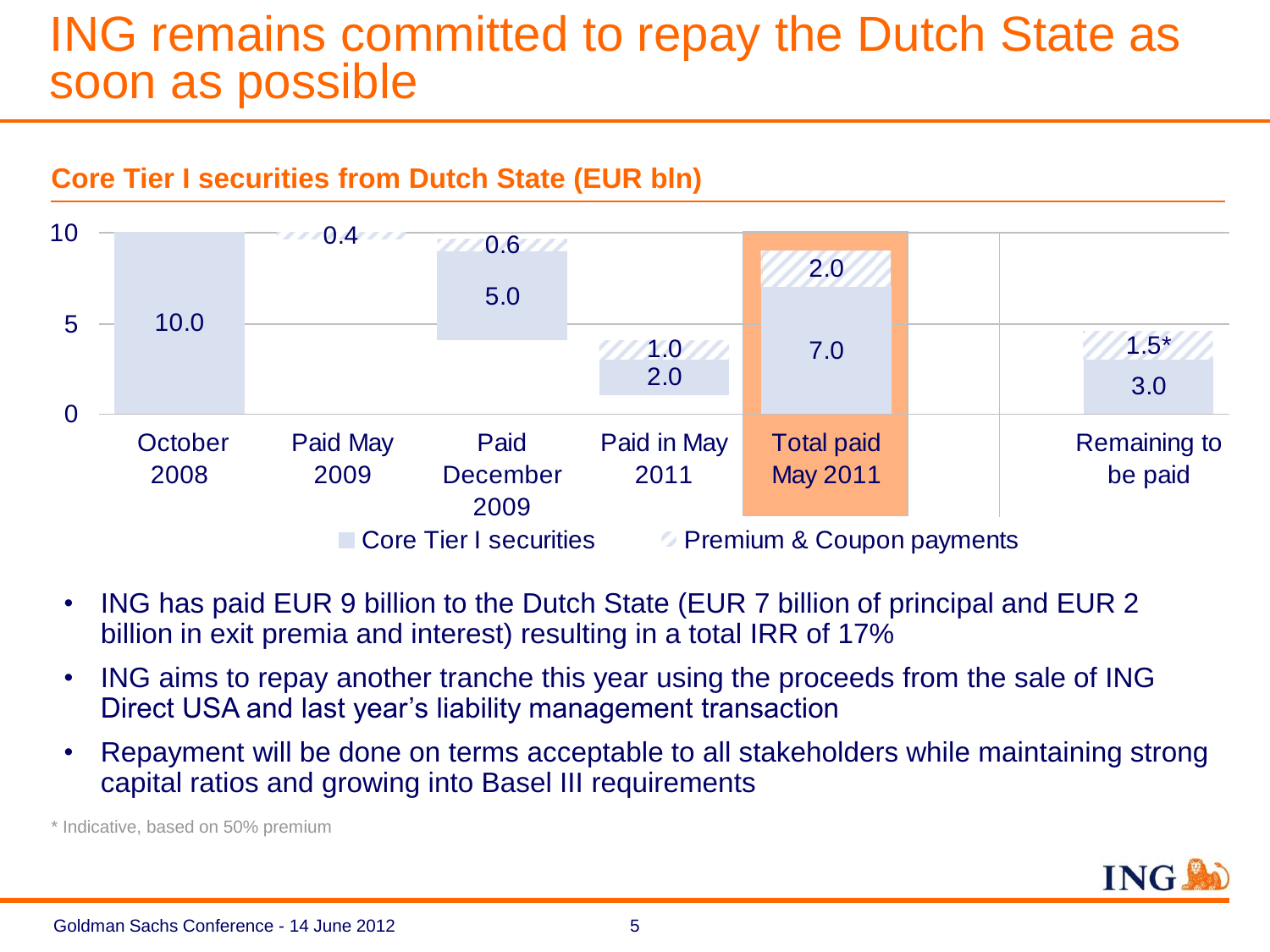# Regulatory changes reshaping the industry

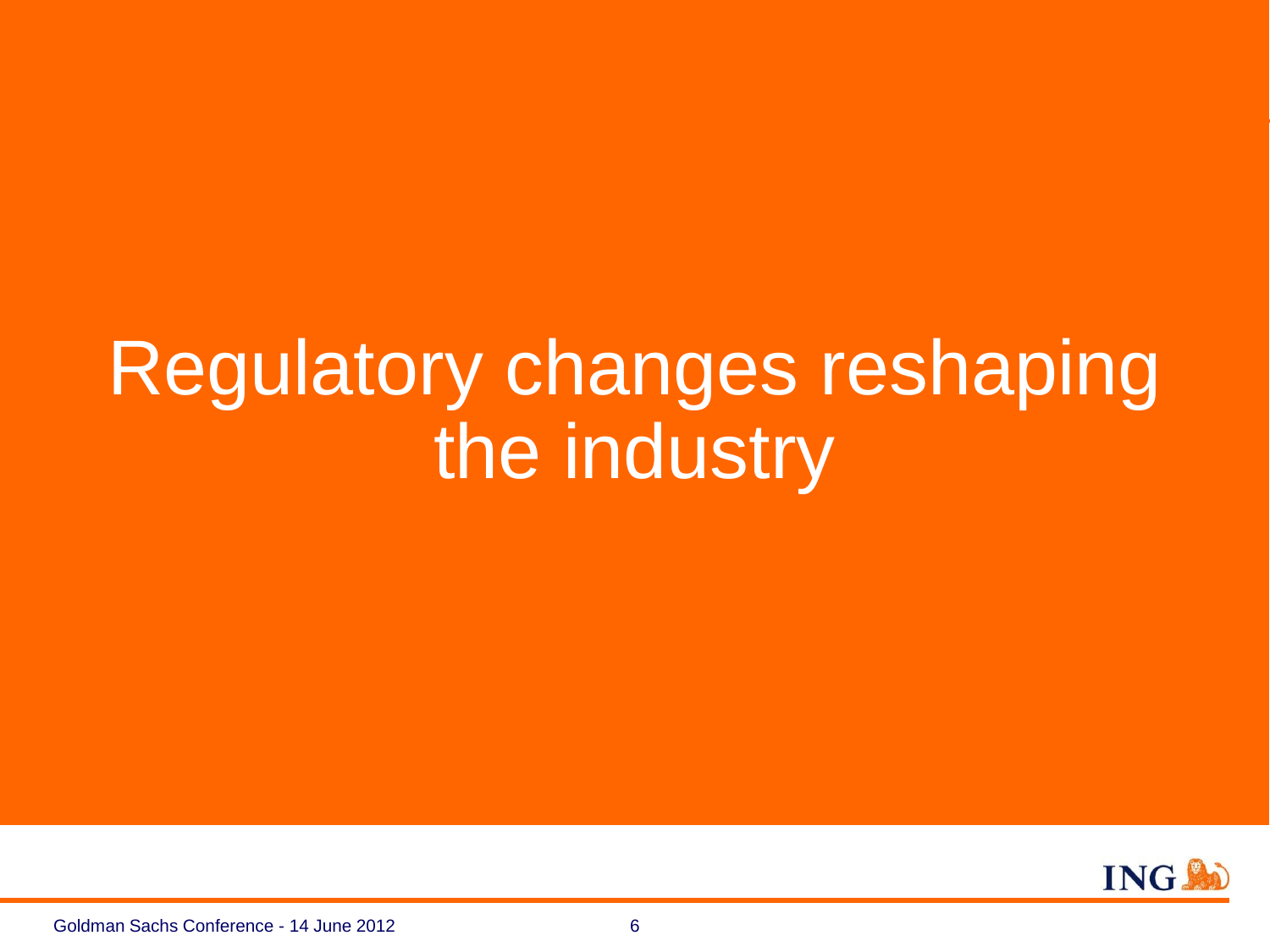### European banks are facing far-reaching changes

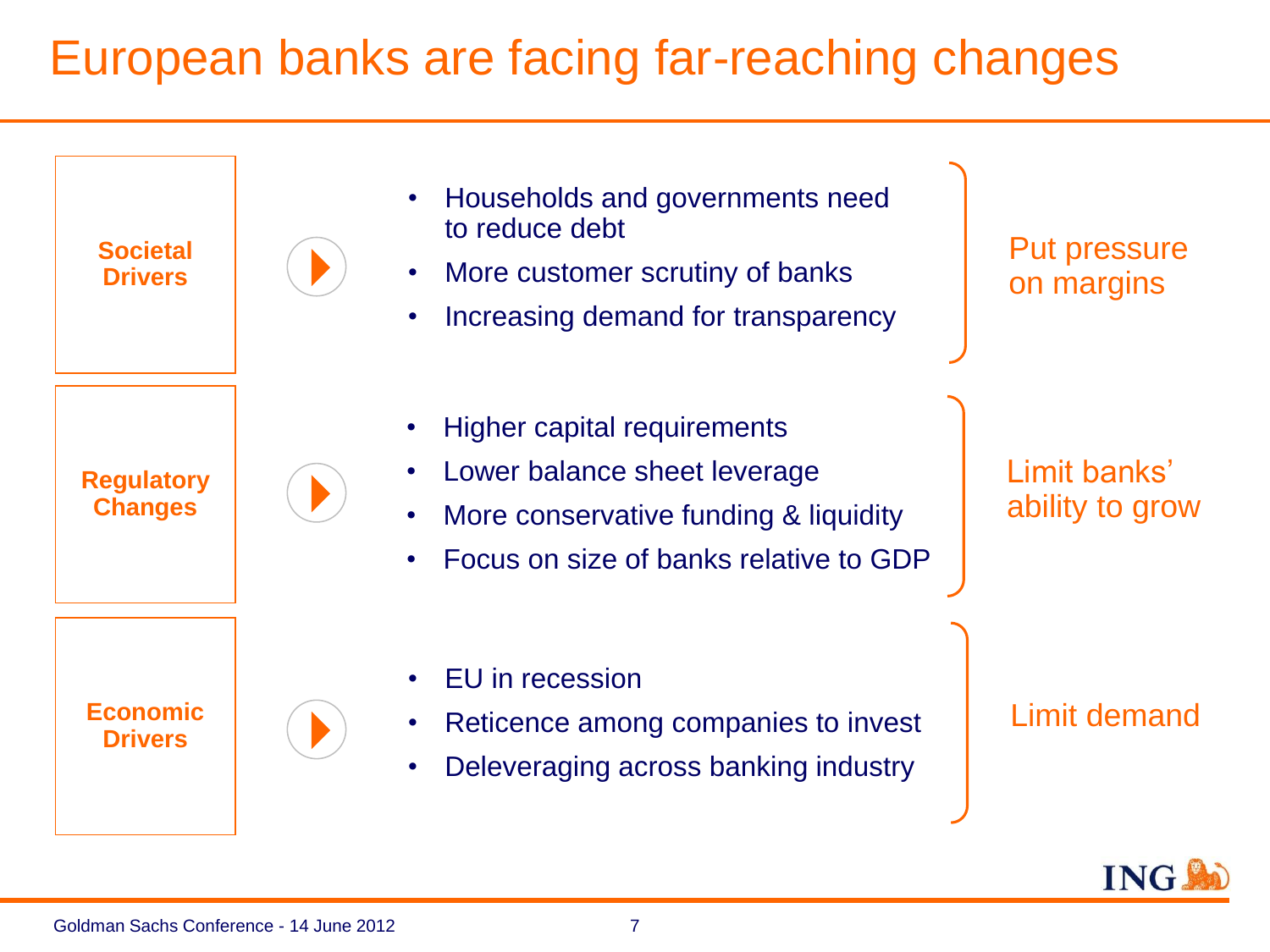## ING is relatively well positioned in this environment

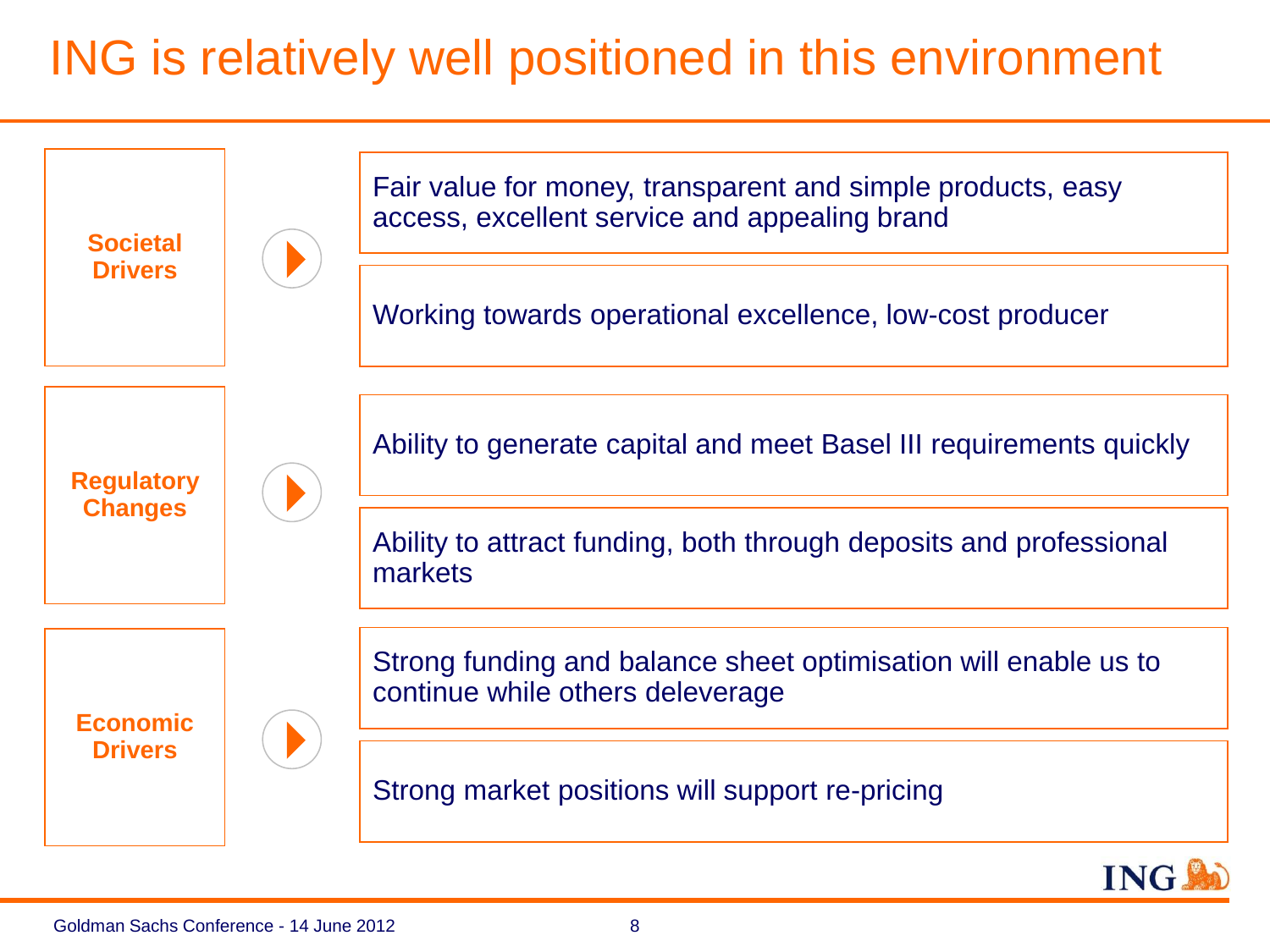## ING Bank is a leader in innovative distribution…

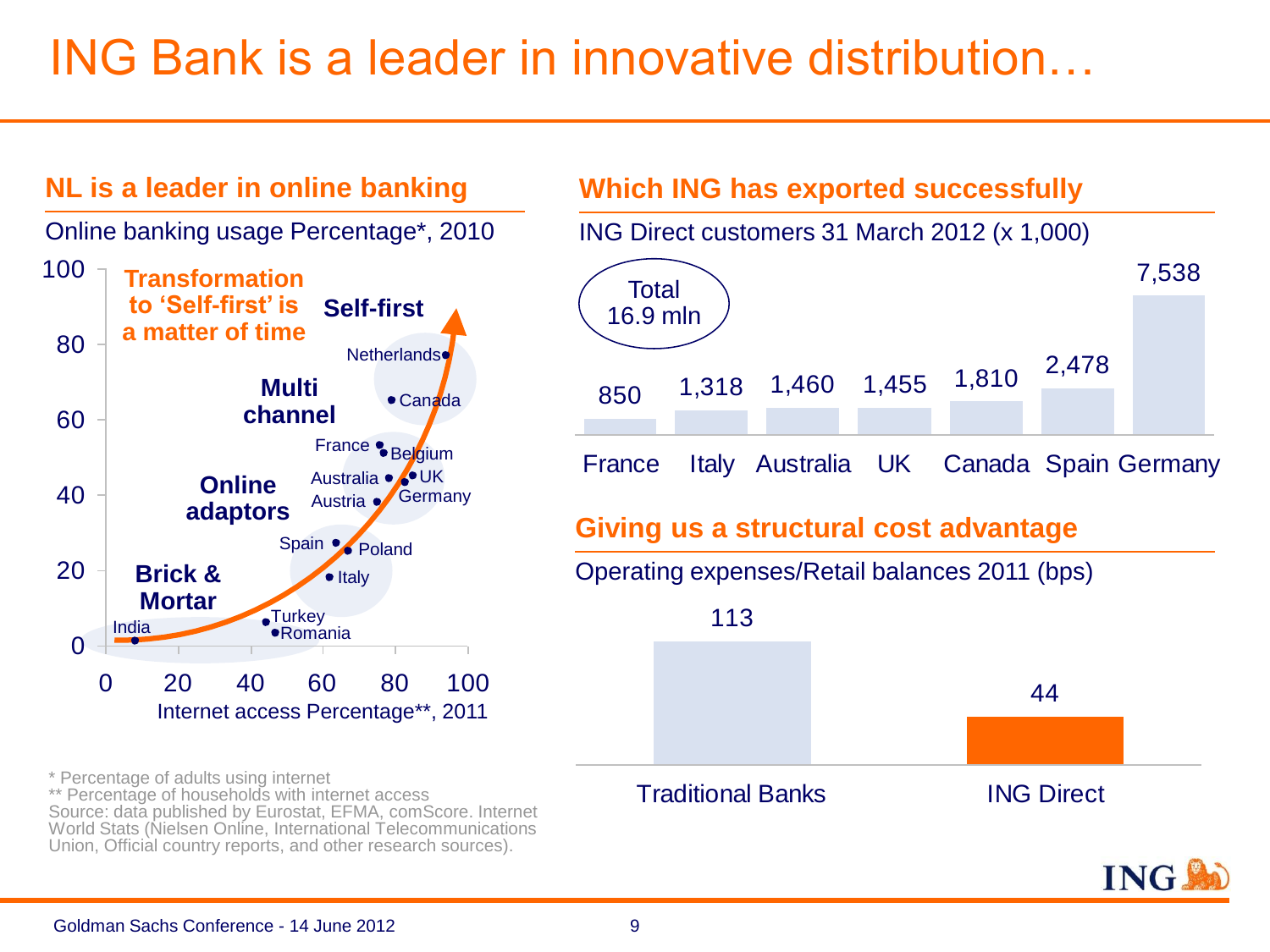## …and a cost leader among European Banks

#### 86 81 78 78 69 66 65 65 62 60 58 57 55 51 48 45 Credit Suisse **Commerzbank** Deutsche Bank Lloyds Banking ABN AMRO Societe Generale Crédit Agricole Rabobank BNP Paribas ING Bank **Barclays HSBC** Nordea Erste **BBVA Santander Cost / Client Balances** bps as per 31 December 2011 **Cost / Income** FY 2011 427 411 240 240 211 190 165 159 153 150 146 140 112 111 103 88 Deutsche Bank Credit Suisse Societe Generale **Barclays** BNP Paribas **HSBC** Lloyds Banking **BBVA Erste** Crédit Agricole **Santander Commerzbank** Rabobank ABN AMRO **Nordea** ING Bank 55% ex. market impacts

Notes:

- Cost = Total Operating Expenses; Client Balances = average Customer Loans plus average Customer Deposits
- Sources: Public company data, ING company data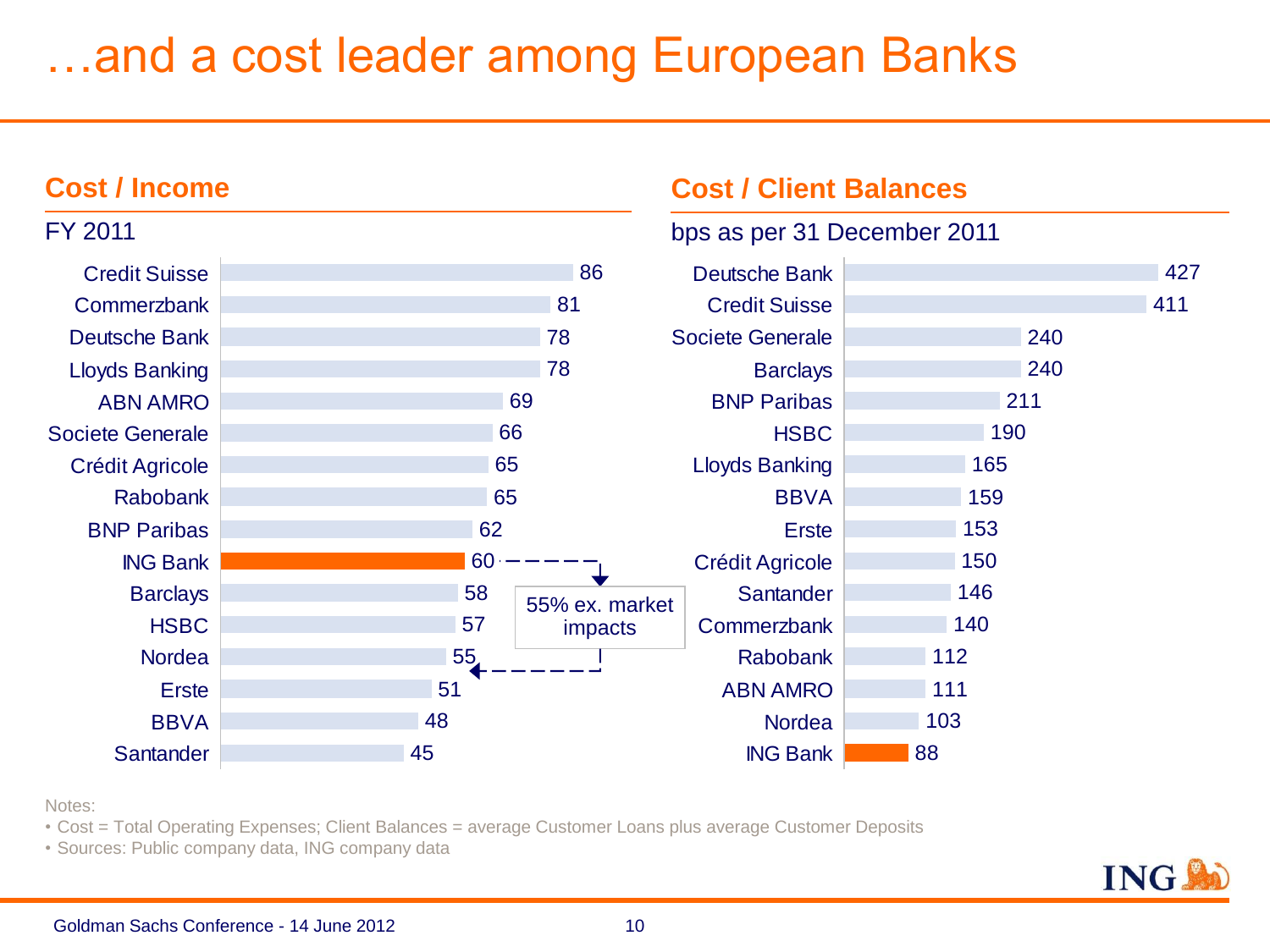### …while championing fair, transparent pricing for our customers

#### **Customer proposition**

- Limited number of products
- Consistent, transparent, fair pricing
- Customer-centric process management
- Break-through simplicity

#### **Strong brand position**

Total aided brand awareness (2010)



NL Bel Pol Aus Can Fra Ger Ita Spa UK

#### **The lowest fees in most markets**



### **And a loyal customer base**

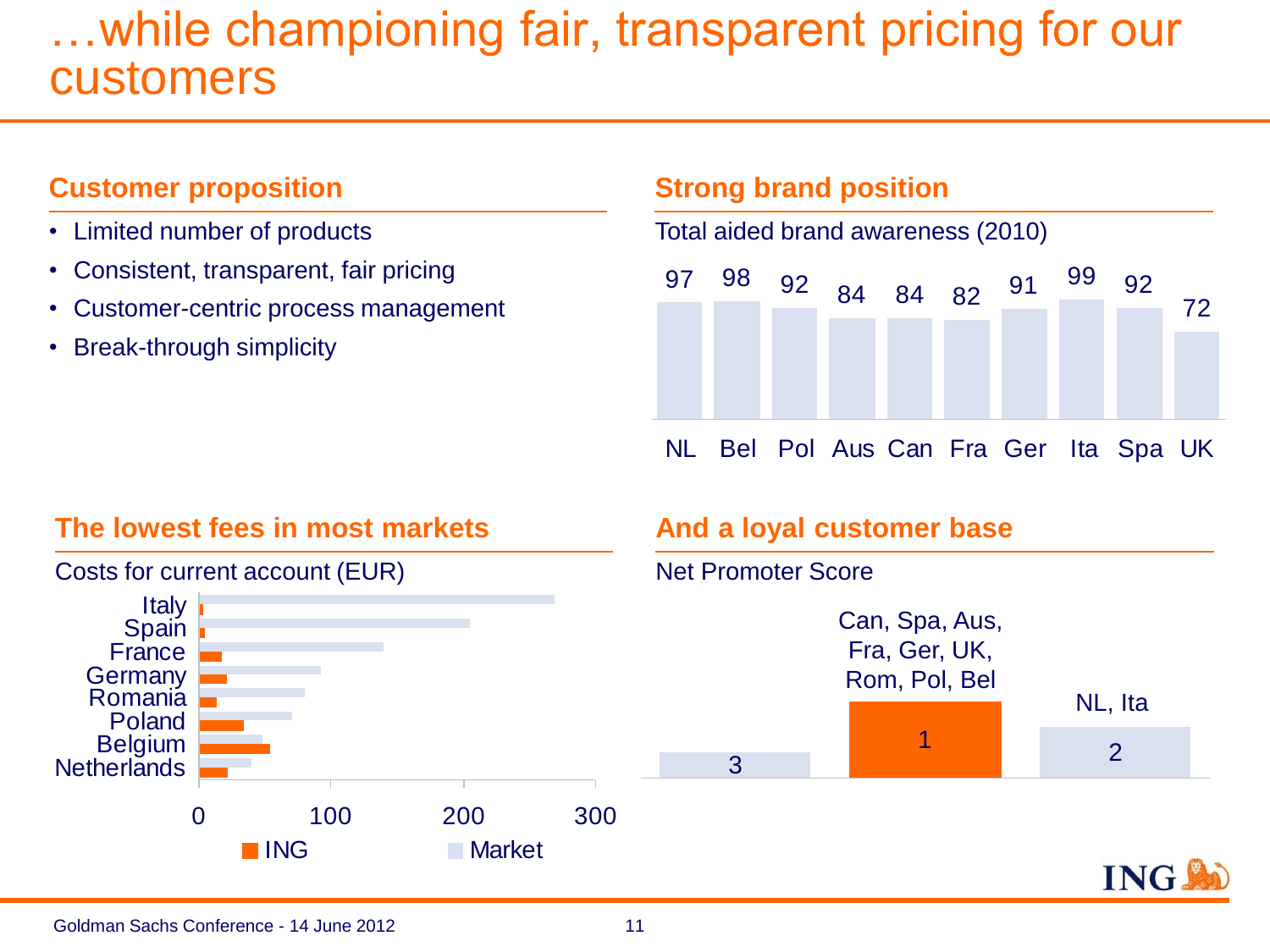# Strong Capital and Funding position

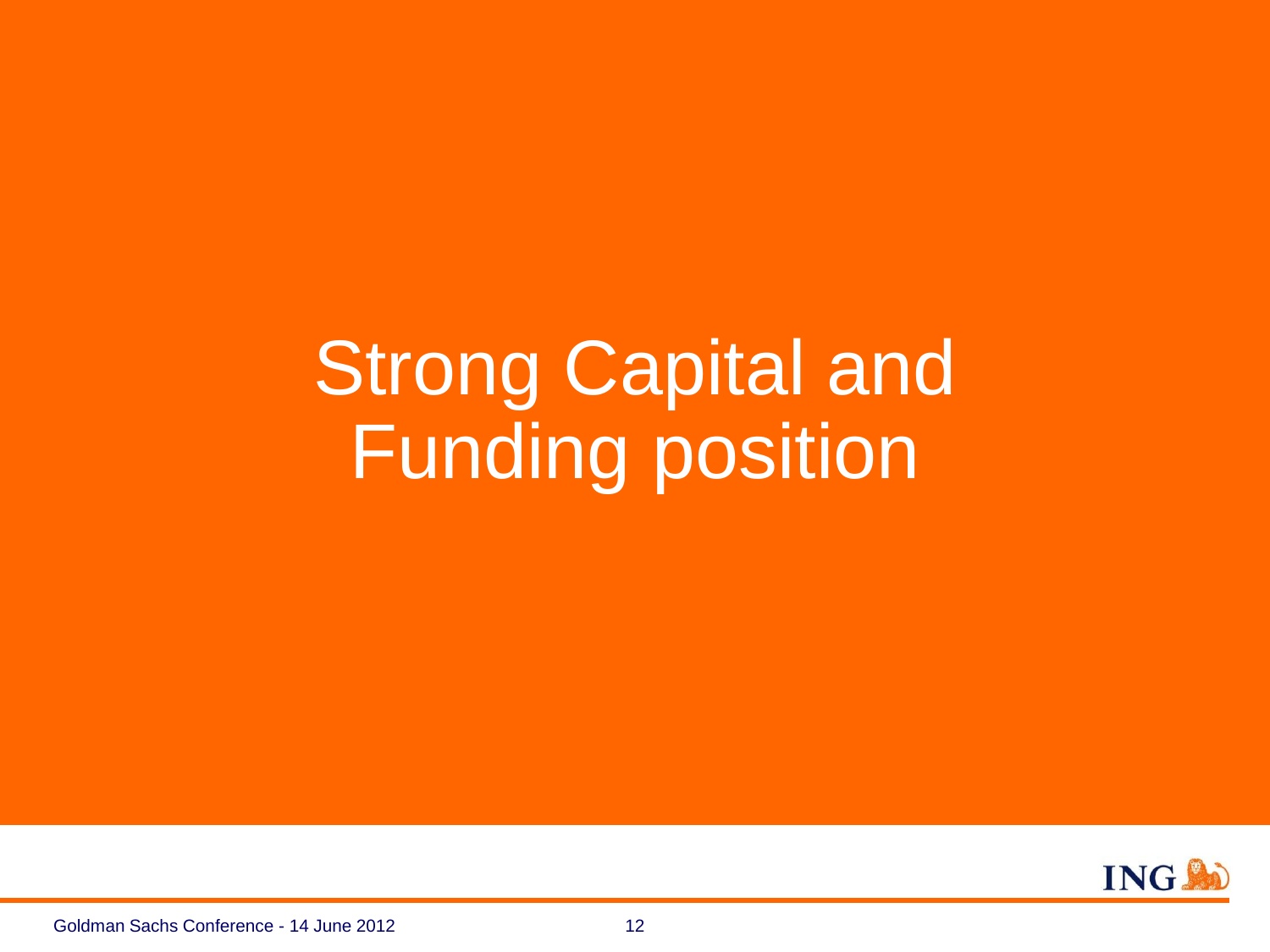### ING Bank has a good starting position to reach Basel III capital targets by 2013



\* The reported asset leverage ratio is defined as Total Assets / Shareholders Equity while the Basel 3 leverage ratio target is defined as Tier 1 capital / on- and off-balance sheet exposure

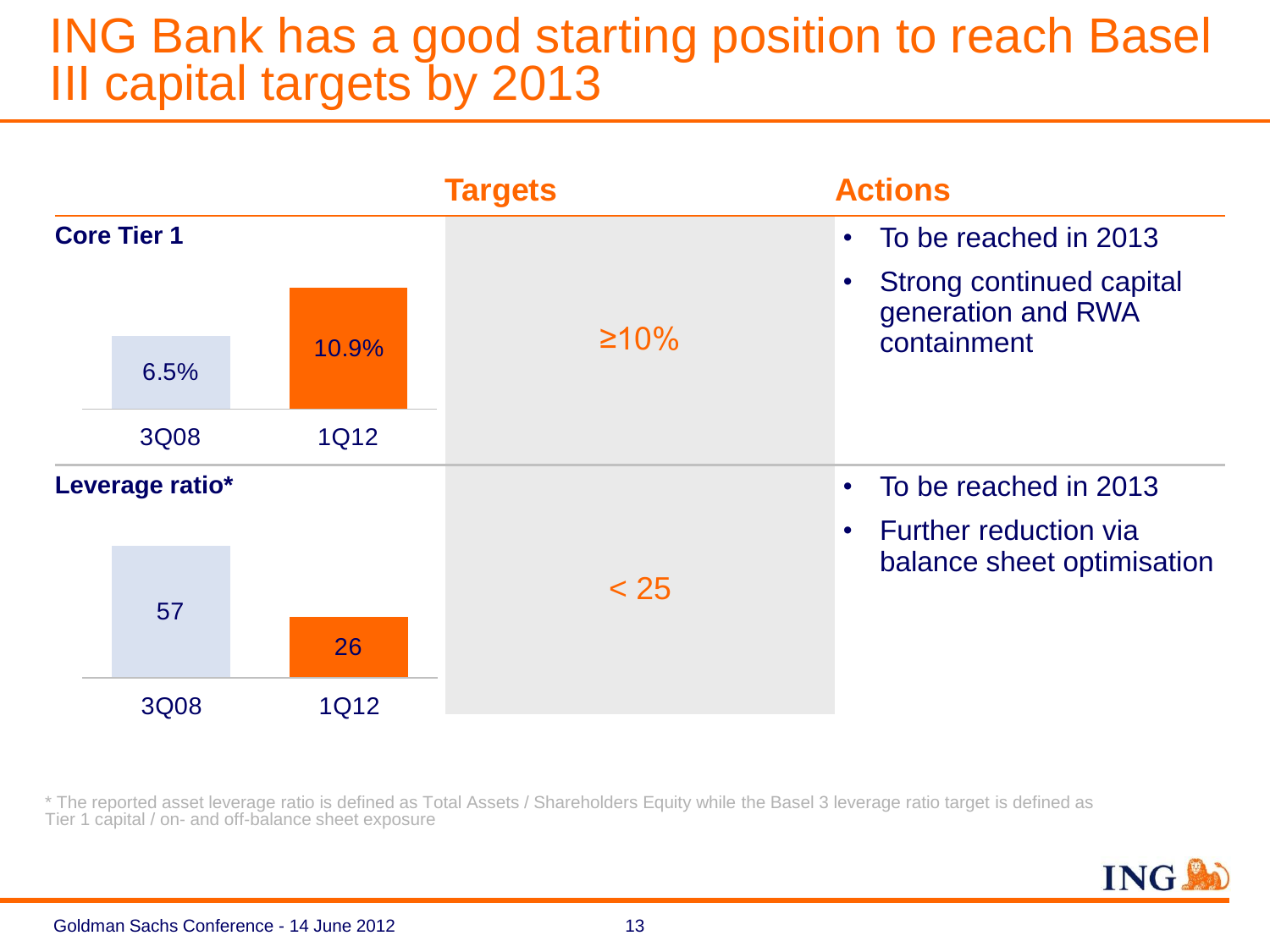### Core Tier 1 ratio target of >10% to be reached in 2013



#### **Z** Available for State repayment

#### **Strong focus on core Tier 1**

- Earnings generation should enable ING to grow into Basel III targets before the end of 2013
- A further review of non-core assets in the Bank may also accelerate repayment of the State
- Dividend payments can be resumed post State repayment and restructuring

\* Estimated impact as announced at the investor Day on 13 January 2012 (before management actions)

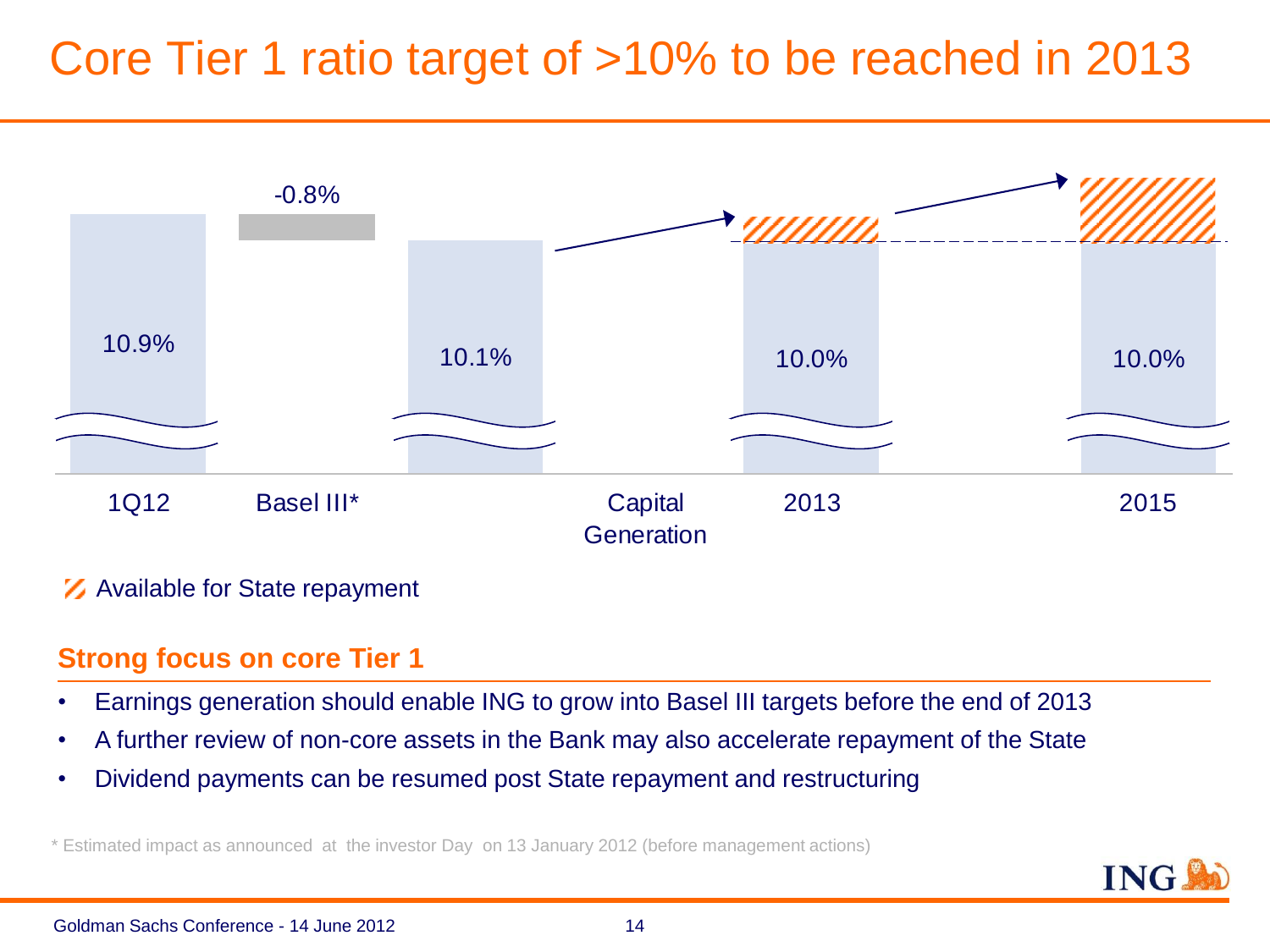### In a Basel III world, access to funding will determine a Bank's ability to grow

| Large deposit base (31 March 2012, EUR bln)                                                  |                                 | <b>Funds Entrusted (31 Mar 2012)</b> |                                                                                                    |
|----------------------------------------------------------------------------------------------|---------------------------------|--------------------------------------|----------------------------------------------------------------------------------------------------|
| <b>HSBC</b><br><b>Santander</b>                                                              | 595                             | 962                                  | 13%<br>24%                                                                                         |
| <b>Deutsche Bank</b><br><b>BNP Paribas</b><br><b>Credit Agricole</b><br><b>RBS</b><br>Lloyds | 588<br>548<br>531<br>519<br>495 |                                      | 28%                                                                                                |
| <b>ING Bank</b><br>Barclays*<br><b>Unicredit</b>                                             | 485<br>438<br>406<br>369        |                                      | 16%<br>19%                                                                                         |
| Intesa Sanpaolo<br><b>Societe Generale</b><br>Rabobank*<br><b>UBS</b>                        | 343<br>330<br>285               |                                      | <b>Retail Banking NL</b><br>Retail Banking Belgium<br>Retail Banking Germany<br>Retail Banking RoW |
| <b>BBVA</b><br>Standard*<br><b>Commerzbank</b><br><b>Credit Suisse</b>                       | 278<br>265<br>256<br>253        |                                      | ■ Commercial Banking<br>ING's deposit base is among the<br>$\bullet$                               |
| <b>ABN AMRO</b><br><b>Nordea</b><br><b>KBC</b>                                               | 220<br>194<br>167               |                                      | largest in Europe<br>More than 85% of total funds<br>$\bullet$                                     |
| <b>Erste Bank</b>                                                                            | 122                             |                                      | entrusted is from Retail Banking                                                                   |

Source: Latest available company financials and results presentation \* 31 December 2011

**ING**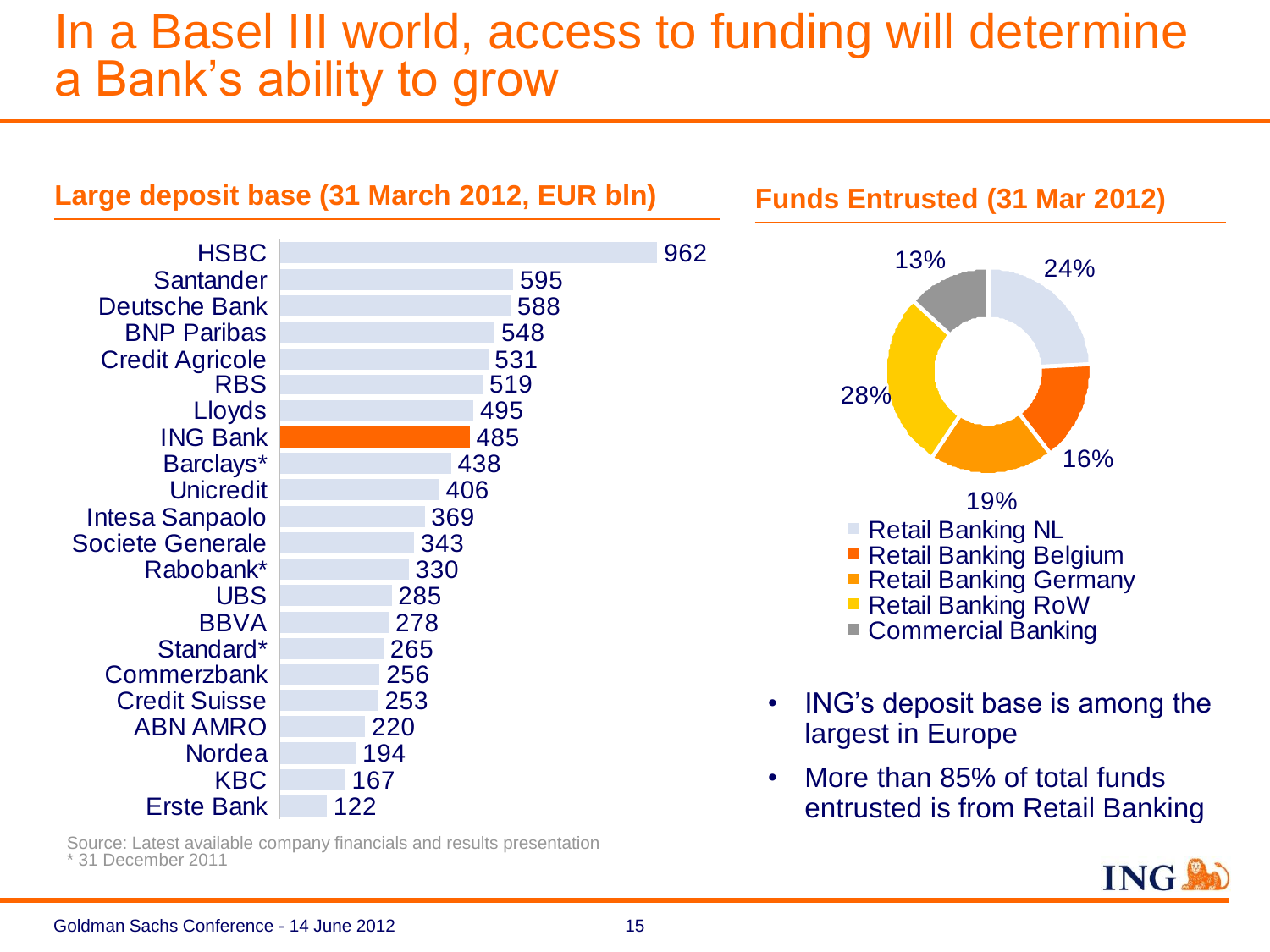### ING's strong retail franchise consistently attracts retail deposit inflows



• In 1Q12, net inflow was driven by retail Benelux

\* Adjusted for divestments

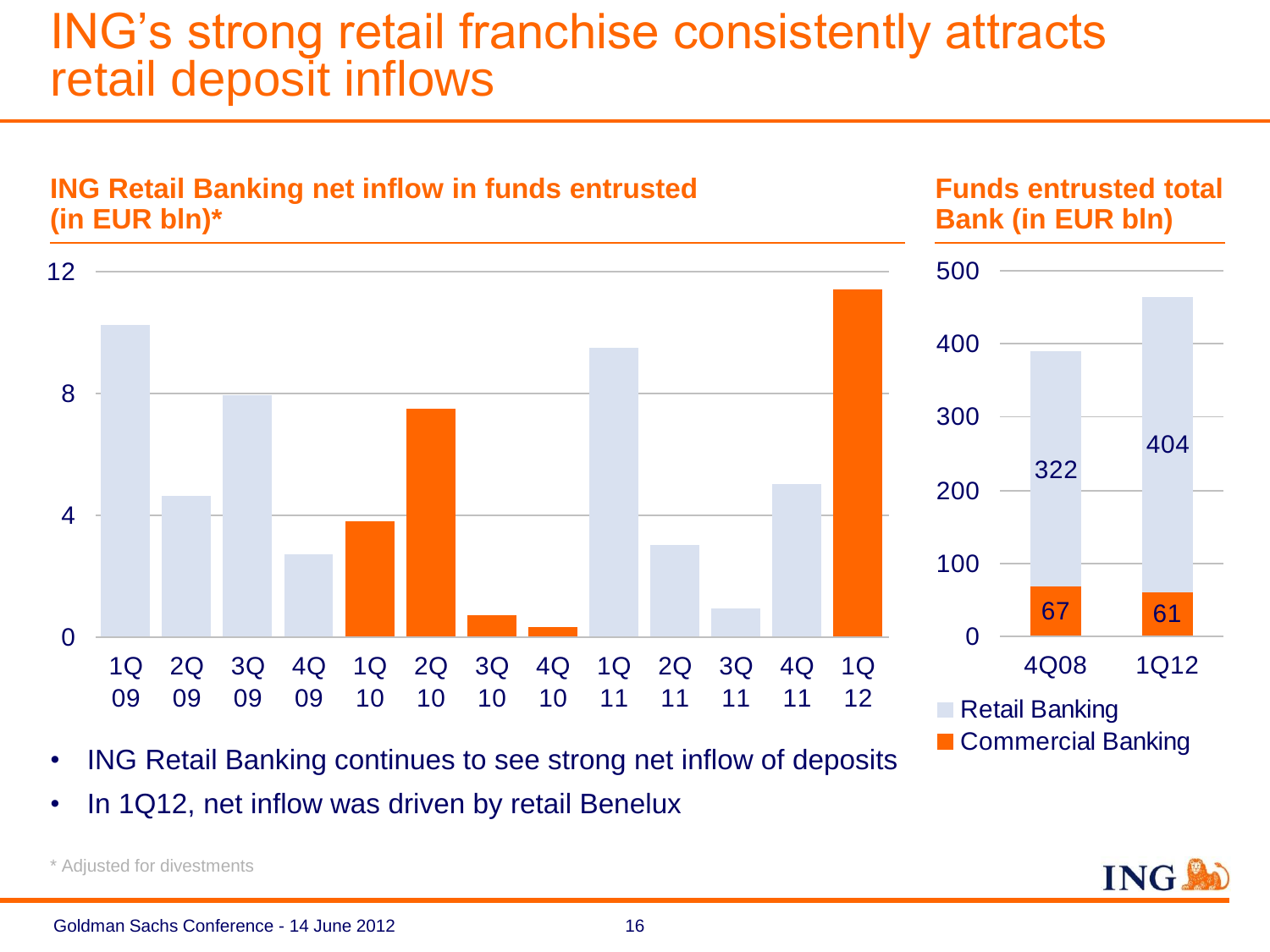### ING Bank has a favourable funding mix and long-term funding is increasing

#### **Favourable funding mix (31 March 2012)**



### **Maintaining a diversified funding mix and conservative maturity ladder**

- Loan-to-deposit ratio of 1.14
- 62% of funding comes from client deposits
- In 2012 YTD, ING Bank has already successfully issued EUR 10.6 bln of long-term debt, covering a significant part of its 2012 refinancing needs

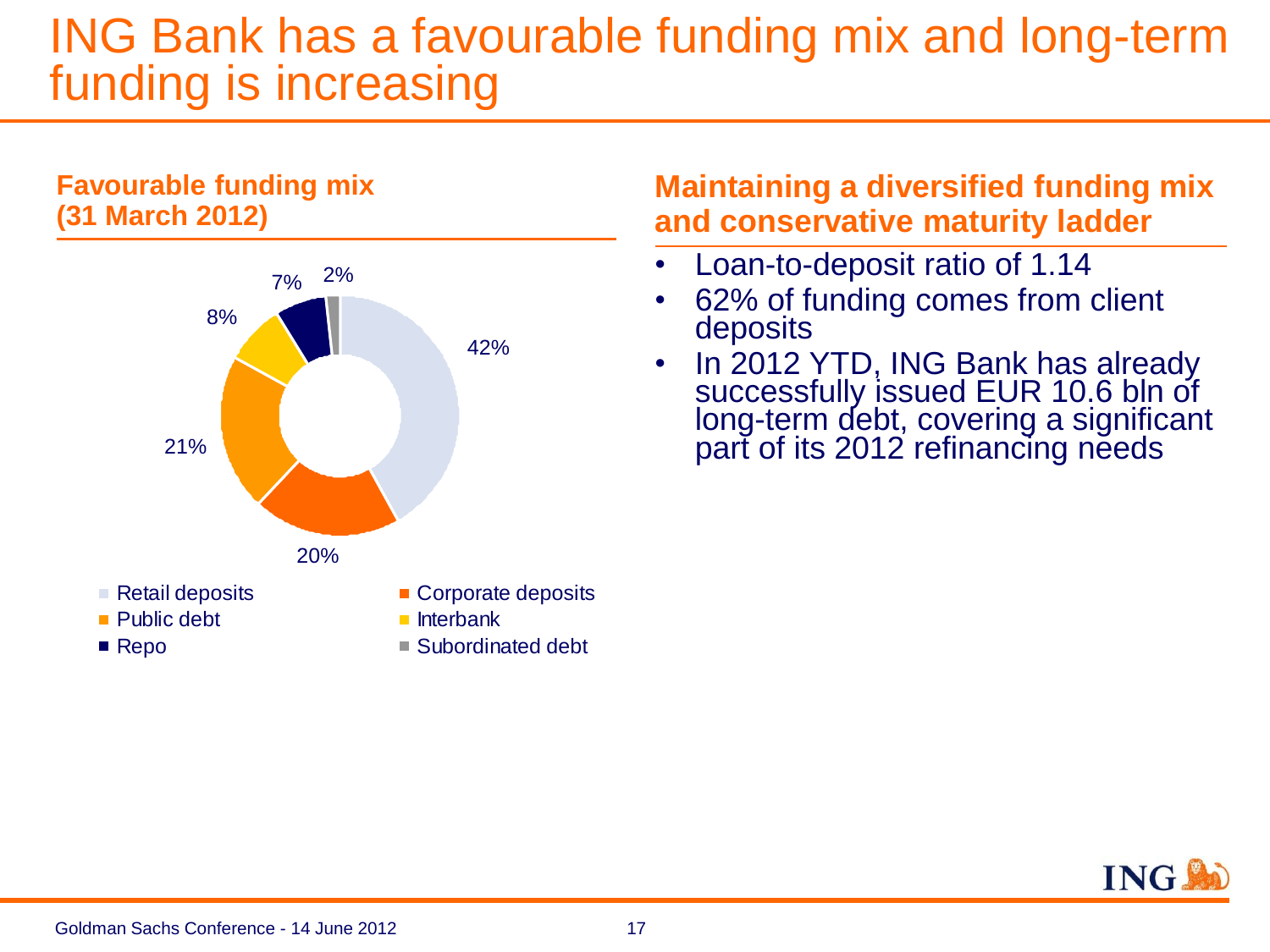# Balance sheet optimisation should support competitive returns



Goldman Sachs Conference - 14 June 2012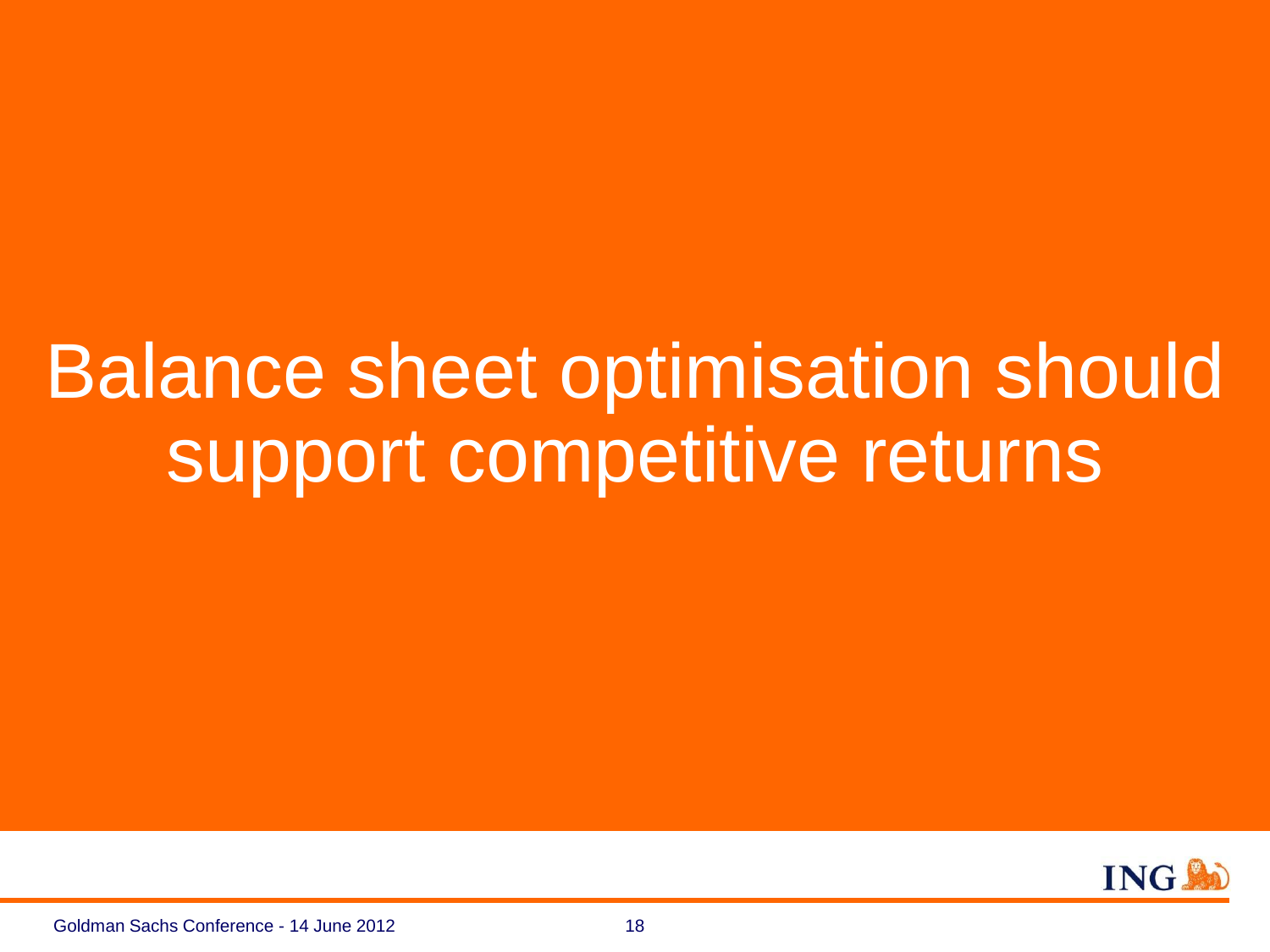### Basel 3 is a catalyst to manage Balance Sheet more **efficiently**

Evolve investment portfolio into liquidity portfolio and continue to de-risk

Reduce non-strategic trading assets and redesign products to mitigate CVA impact

Grow customer lending and selectively shift towards higher margin areas; re-price to reflect increasing cost of capital



#### **Ambition 2015**



Strong capital generation to grow into

gathering ability as primary source of funding

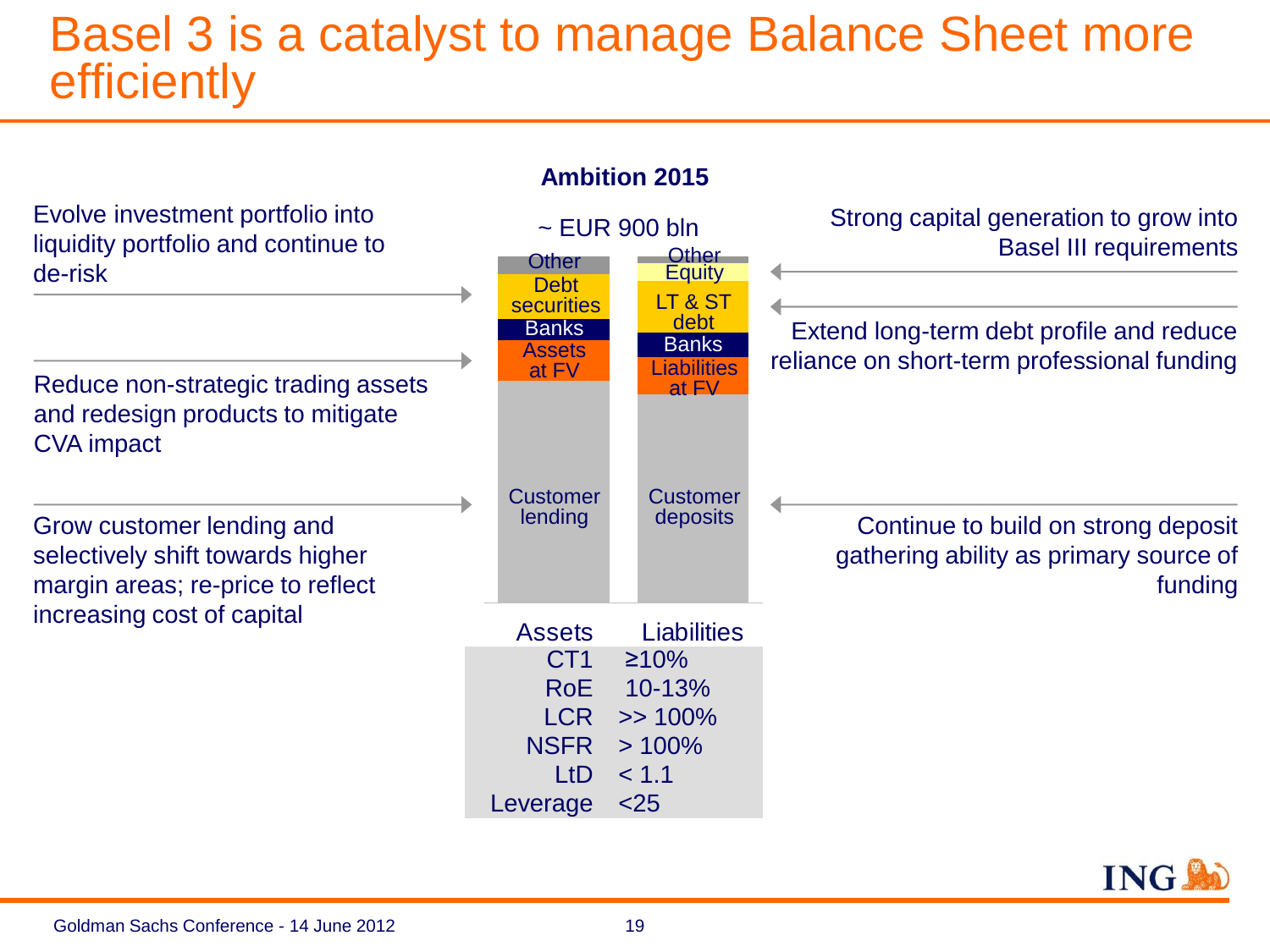### Balance sheet can be optimised geographically to improve efficiency

|                             | <b>Netherlands</b>                                                                                                    | <b>Belgium</b>         | <b>Germany</b>                                                   | <b>ING Direct*</b>                 |
|-----------------------------|-----------------------------------------------------------------------------------------------------------------------|------------------------|------------------------------------------------------------------|------------------------------------|
| <b>Funding</b>              | Funding gap due in<br>part to international<br>assets being booked<br>in Dutch NV                                     | <b>Funding surplus</b> | <b>Funding surplus</b>                                           | <b>Funding surplus</b>             |
| <b>Liquidity</b><br>(CRDII) | Long liquidity in<br>domestic bank<br>compensating for<br>shorter liquidity in<br>international banking<br>activities | Long liquidity         | Long liquidity                                                   | Long liquidity                     |
| <b>Capital</b>              | Adequate capital on<br>stand-alone basis                                                                              | Higher capital on      | Higher capital on<br>local statutory basis local statutory basis | Branches low;<br>Subsidiaries high |
| <b>Excluding Germany</b>    |                                                                                                                       |                        |                                                                  |                                    |

**ING!**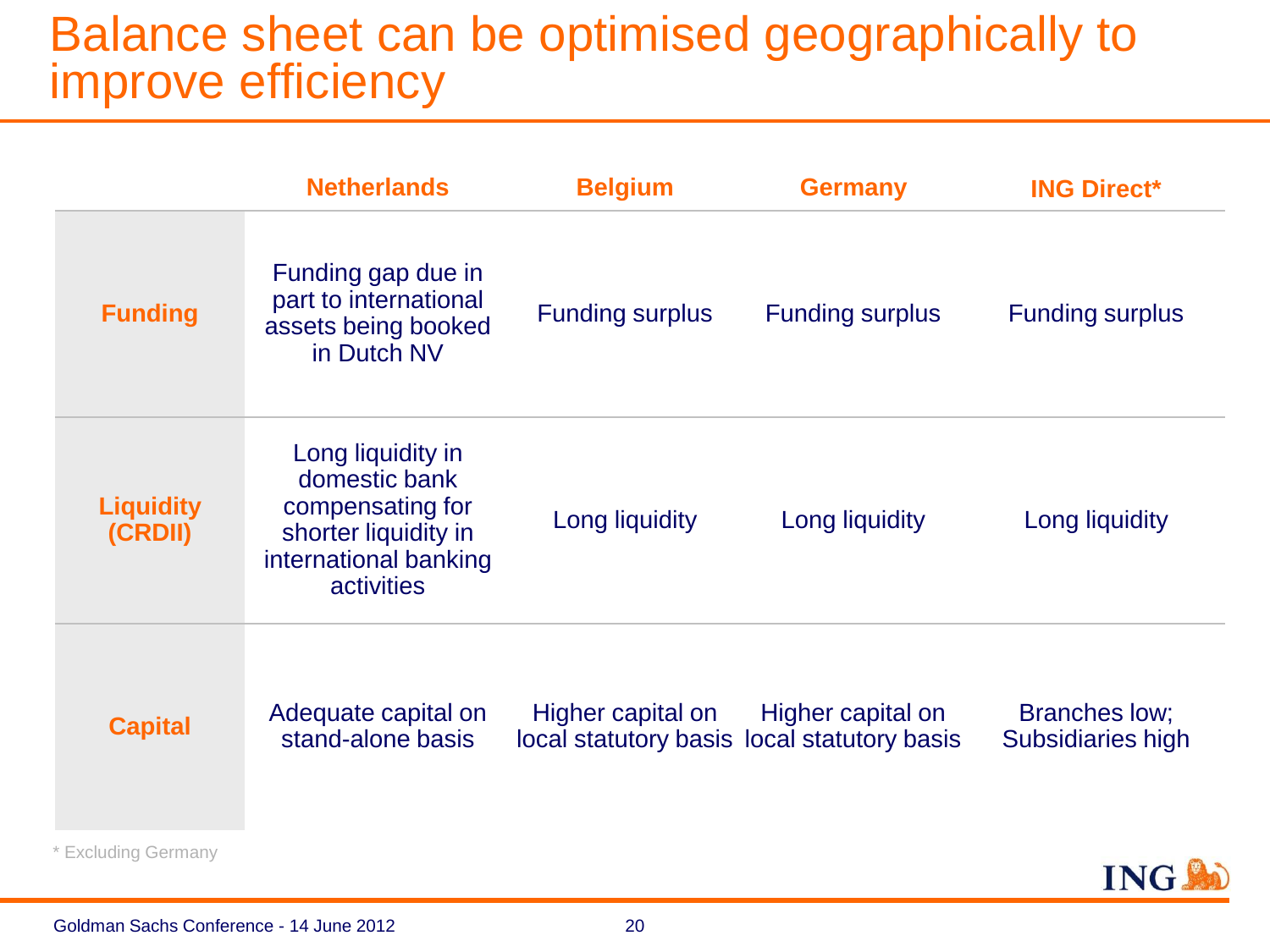### Balance sheet integration initiatives have delivered EUR 25 bln and a further EUR 30 bln targeted



#### **Balance Sheet optimisation**

- Fund assets with local liabilities improves liquidity and repairs geographical asymmetry
- Reduce low-yielding investments with own originated assets to optimise returns

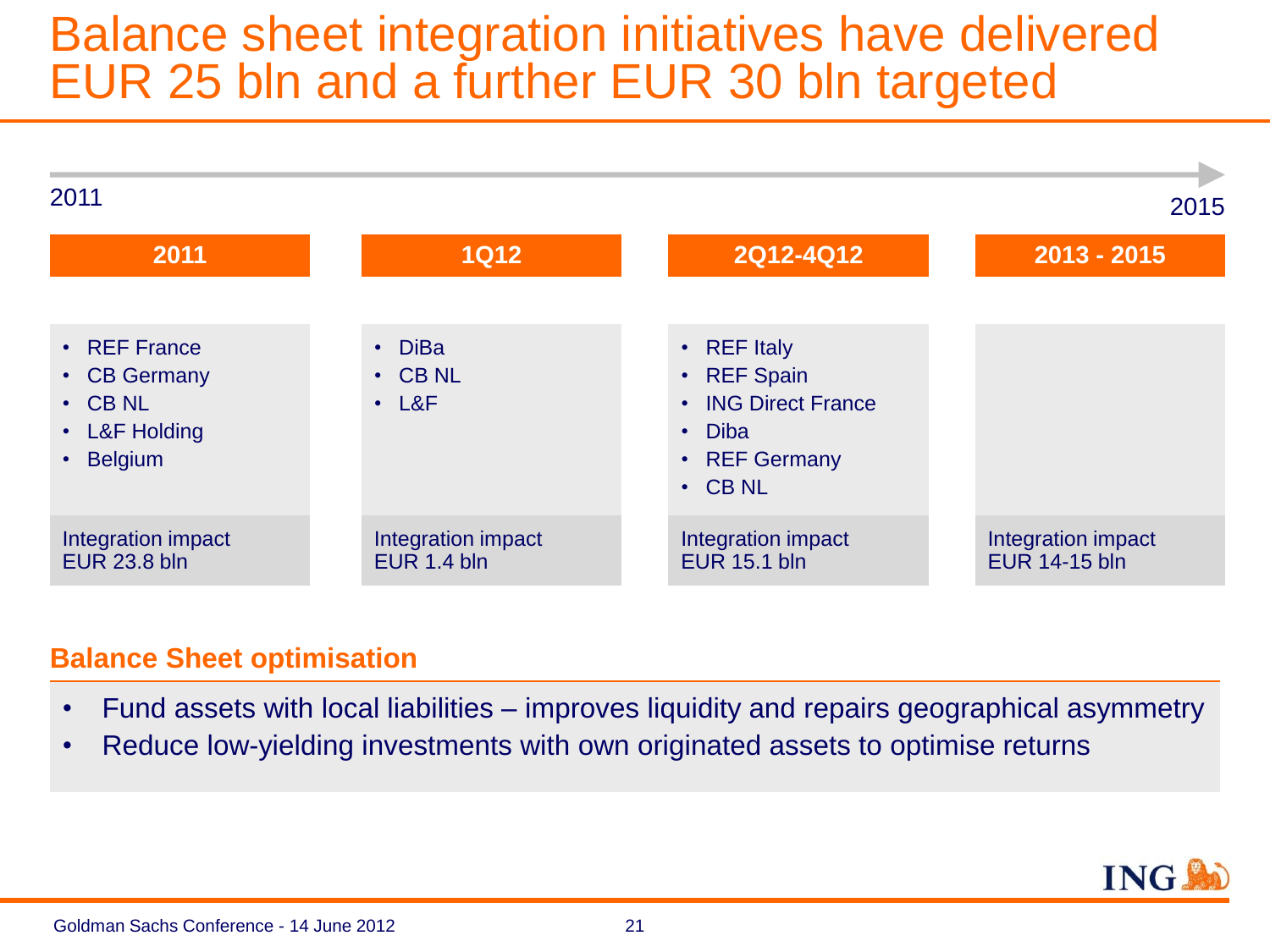### Transforming the investment book into a liquidity portfolio

### **Investment portfolio to be maintained for liquidity purposes\***



### **Transformation delivers liquidity and cash**

- Investment portfolio being actively de-risked
- Non liquid assets to be reduced, creating room on balance sheet for loan growth
- EUR 68 bln will mature before 2016
- Re-investments in level 1+2 liquid assets to increase LCR
- Impact on NIM manageable because maturing assets have low historical credit spread

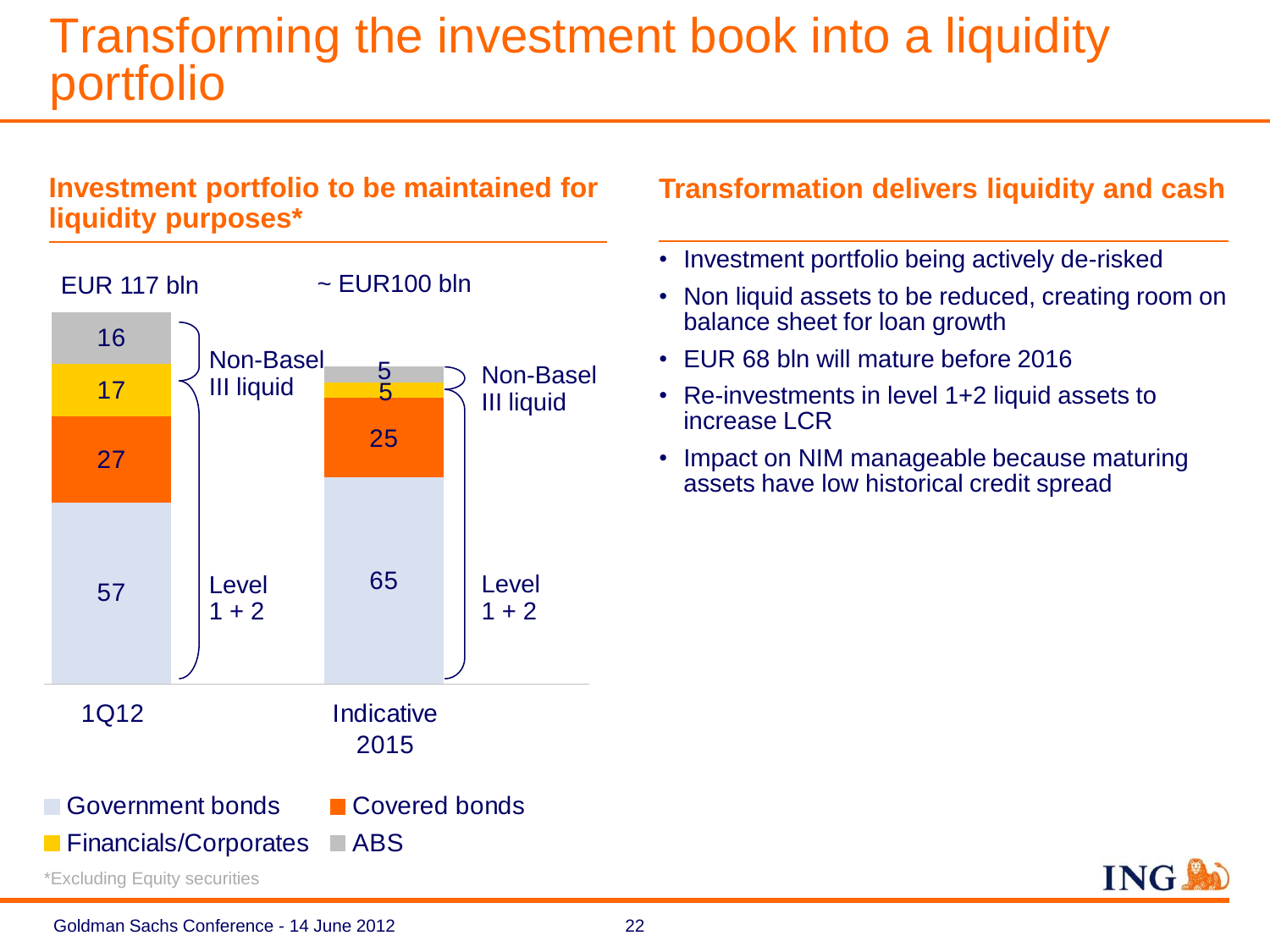### Balance Sheet integration will allow us to grow our loan book without growing the balance sheet



#### **Selective shift to higher-yielding assets**

- Balance sheet optimisation will allow us to continue to support our customers and grow our loan portfolio without growing the balance sheet
- Mortgages:
	- Mainly grow in our home markets
	- Divestment of WestlandUtrecht Bank should reduce mortgage portfolio of ING Bank
- Focus on growing in key market and product positions with high return businesses and attractive risk / reward characteristics such as Structured Finance
- Continue growth in SME and mid-corporate markets by leveraging our international network

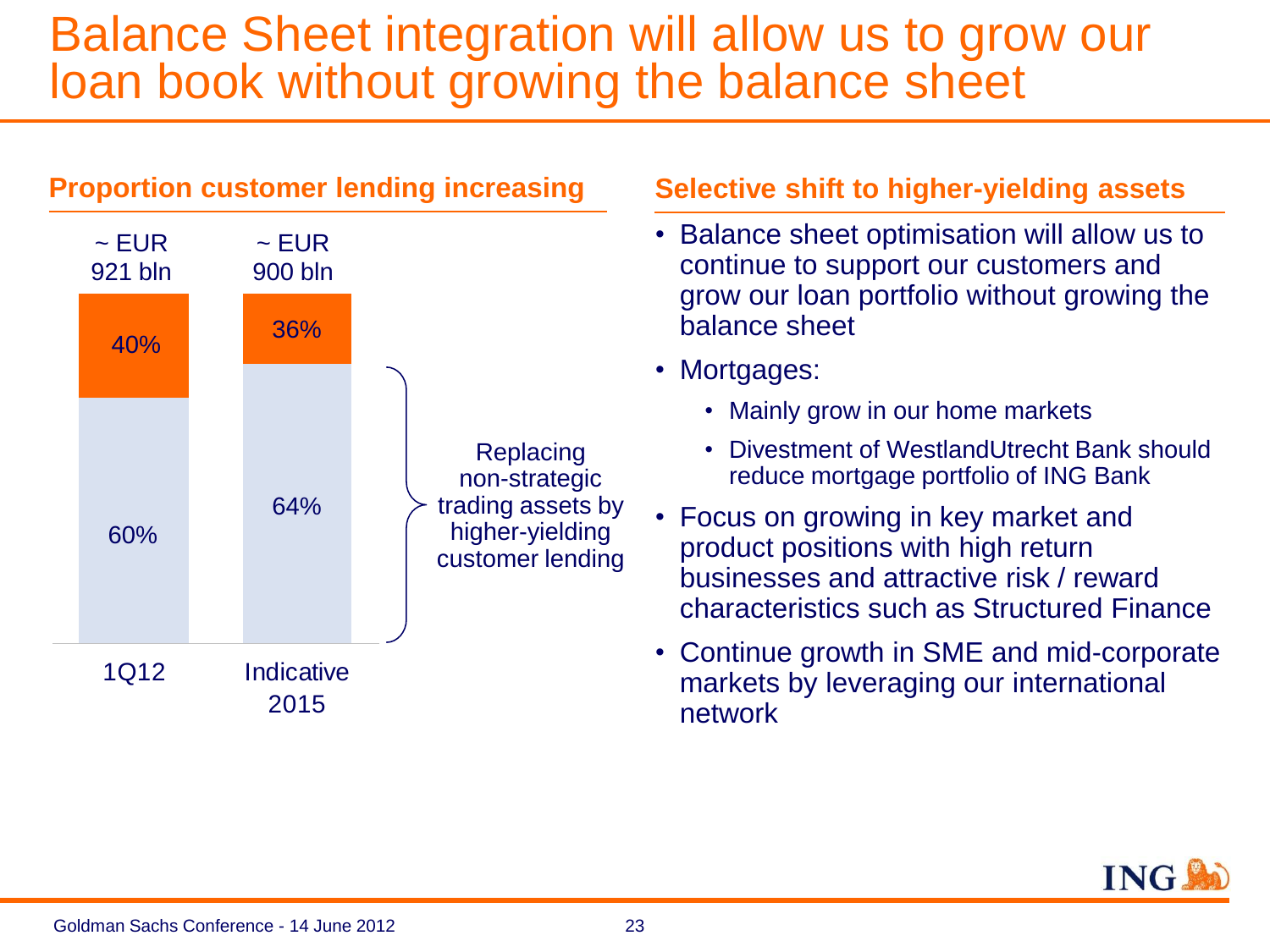### Own originated loans performed well through the crisis



**Risk cost to RWA – lower than peers** 

**Risk cost to Customer loans – lower than peers (in bps)\***



**Additions to loan loss provisions (bps average RWA)** 



Source: 2011: press releases and IR presentations; 2010: annual reports \* ING: adjusted for divestments

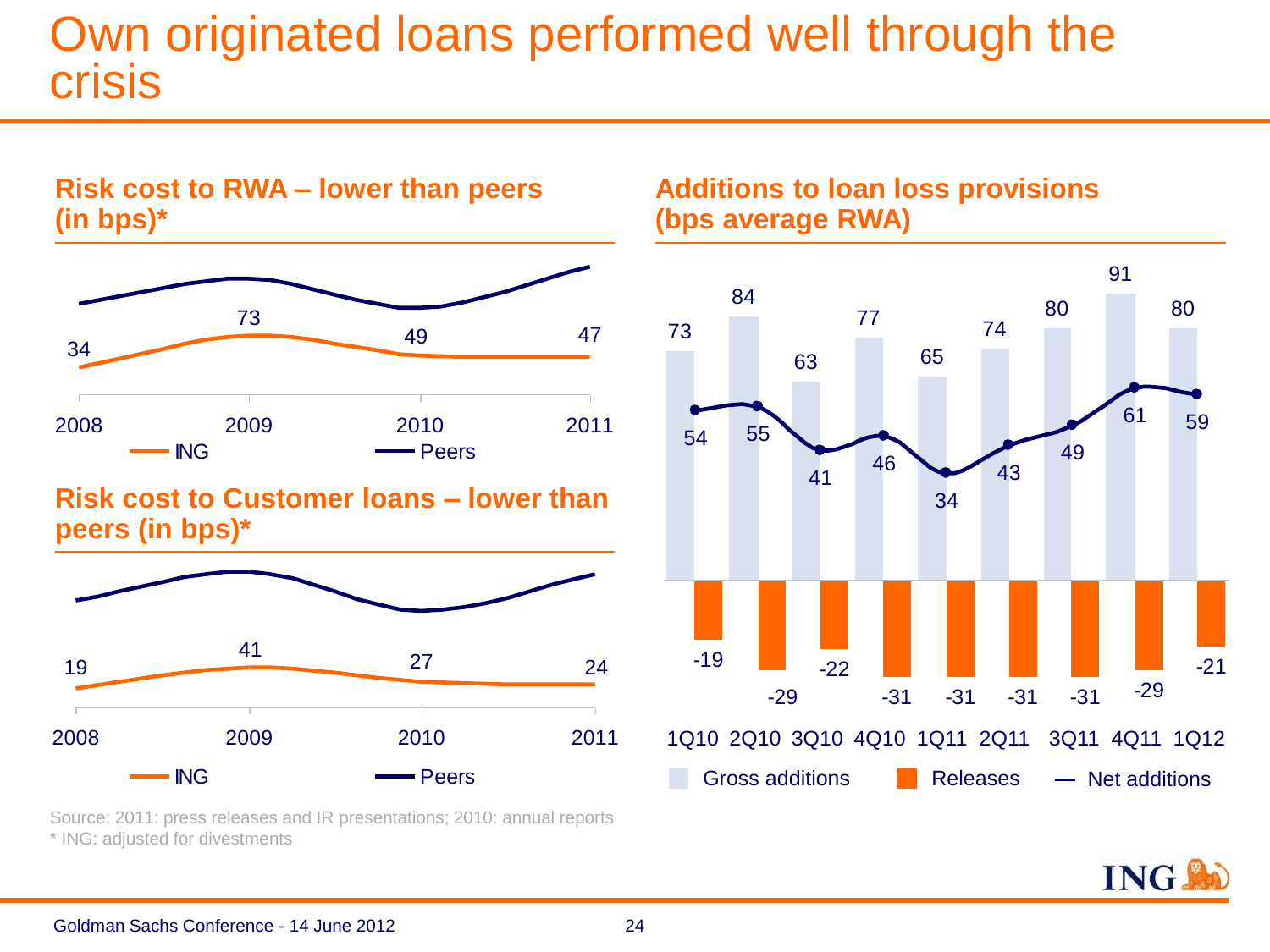### Risk costs are expected to remain elevated



**NPL ratio\*\***

|                              | NPL%        | NPL% |
|------------------------------|-------------|------|
|                              | <b>1Q12</b> | 4Q11 |
| <b>Residential mortgages</b> |             |      |
| - Netherlands                | 1.2         | 1.1  |
| - Other                      | 1.0         | 1.0  |
| <b>Commercial lending</b>    |             |      |
| - Corporate Ioans            | 2.6         | 2.3  |
| - Mid-corps/SMEs             | 4.4         | 4.4  |
| - Structured Finance         | 2.5         | 2.1  |
| - RE Finance                 | 5.7         | 5.6  |
| - Leasing                    | 6.3         | 5.9  |
| - Other                      | 0.4         | 1.0  |
| <b>Total / average</b>       | 2.1         | 2.0  |

• The NPL ratios of Mid-corps/SMEs, Real Estate Finance and Leasing (run-off) remained relatively high

• Given the weakening of the economic environment, we expect risk costs to remain elevated

\* Based on credit outstanding

\*\* NPLs = 90+ days delinquencies plus uncured delinquencies

**ING Bank's loan book (in %)\***

Loan book includes guarantees, but excludes governments, Financials and other personal lending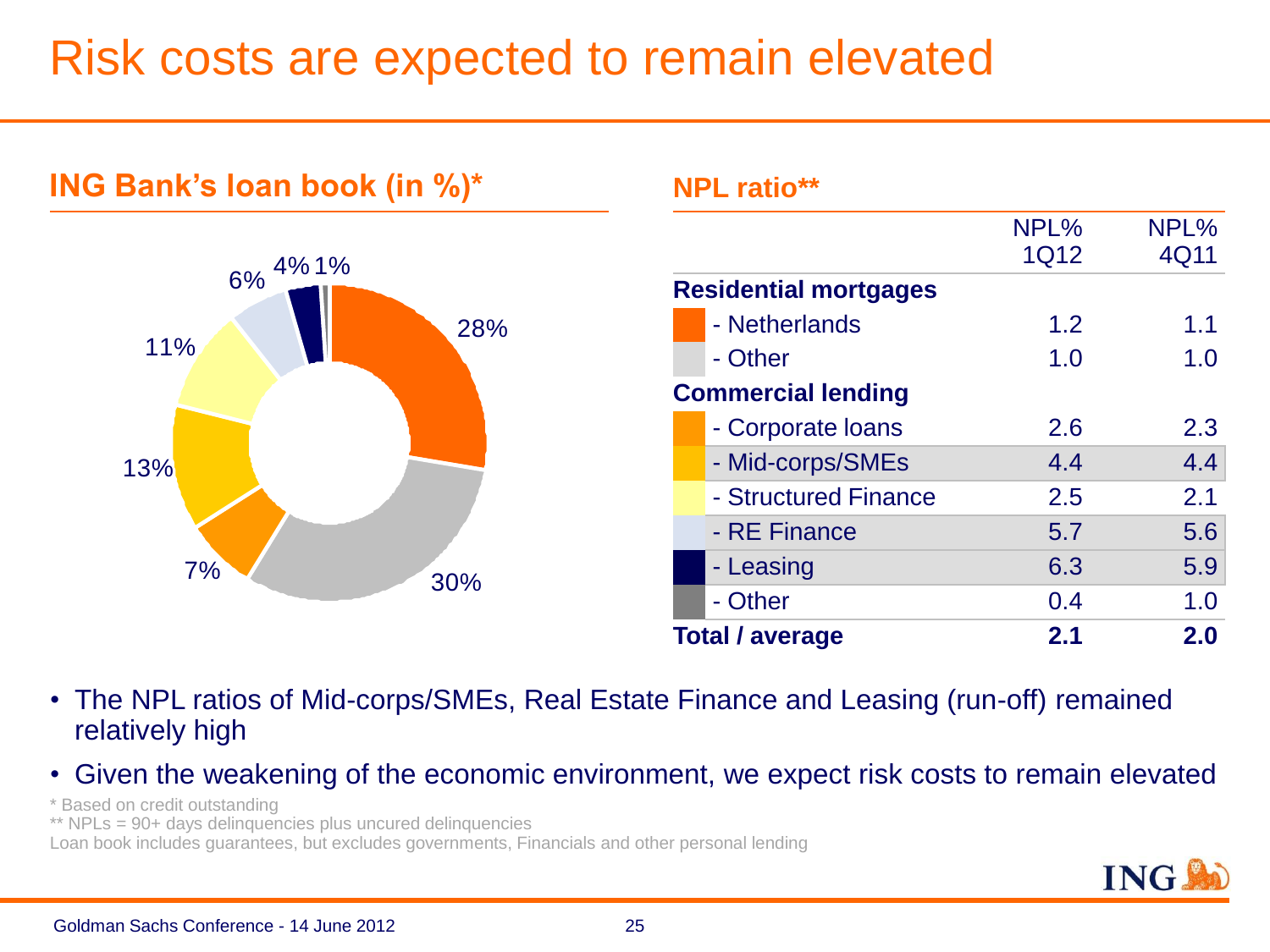### The NPL ratio of the Dutch mortgage portfolio has increased slightly to 1.2%



#### **Breakdown by mortgage type (new production, 1Q12)**





#### **NPLs remain low despite lower house prices**

- The NPL ratio of the Dutch mortgage portfolio increased slightly, but remained relatively low at 1.2% despite house price decline of 12% since 2008
- Further decline in house prices and increase in unemployment would to lead to higher risk costs on mortgages in 2012, but we do not expect a dramatic increase

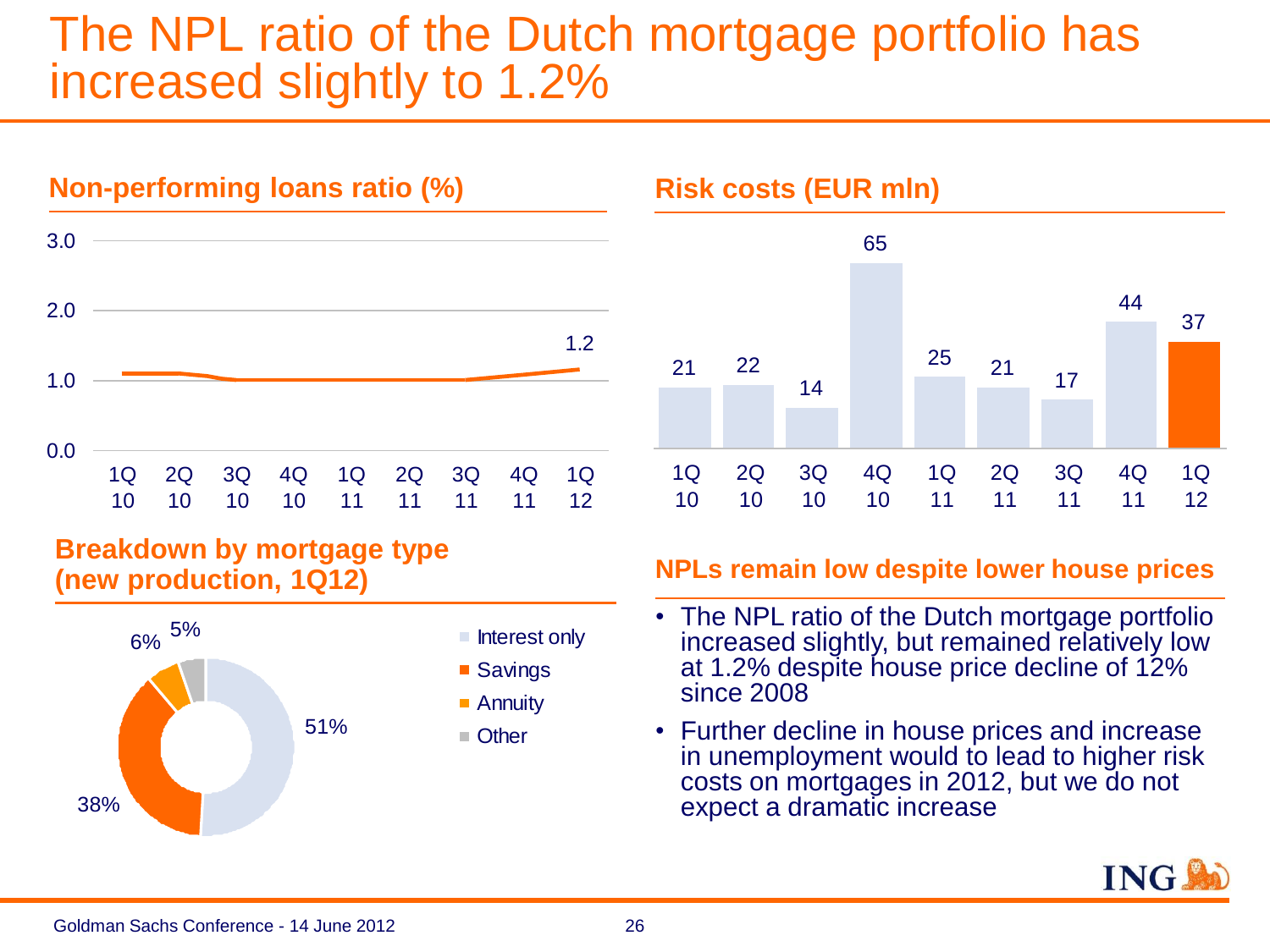### Risk costs ING Real Estate Finance are expected to remain elevated

#### **Real Estate Finance portfolio by country of residence**



### **Non-performing loans ratio (%)**



**Risk costs and write-offs (EUR mln)**



#### **Risk costs expected to remain elevated**

- REF risk costs have remained elevated, but actual losses have been limited due to quality of underlying collateral
- Given the deteriorating economic environment, risk costs are expected to remain elevated
- ING will continue to selectively de-risk its Real Estate Finance portfolio

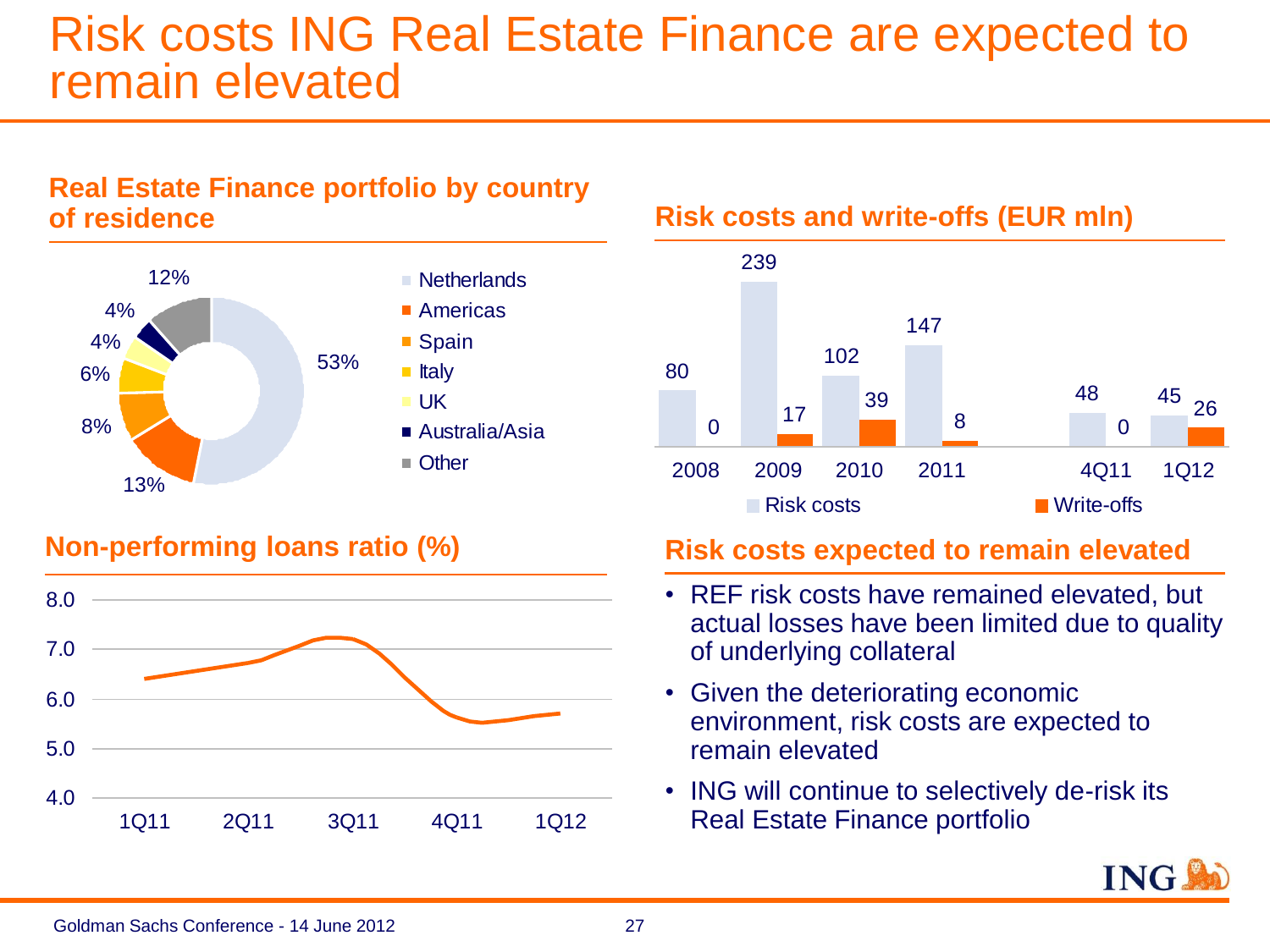### Own originated loans in Spain are sizable, but manageable

#### **Bank lending exposure to Spain 1Q2012 (EUR bln)**

|                              | 4Q11 | 1Q12 |      | 1Q12 Coverage |
|------------------------------|------|------|------|---------------|
|                              | O/S  | O/S  | NPL% | ratio*        |
| <b>Residential mortgages</b> | 9.2  | 9.2  | 1%   | 42%           |
| <b>Real Estate Finance</b>   | 2.7  | 2.7  | 18%  | 33%           |
| <b>Business Lending</b>      | 2.3  | 2.1  | 3%   | 24%           |
| <b>Structured Finance</b>    | 1.3  | 1.4  | 16%  | 66%           |
| Leasing (run-off)            | 0.7  | 0.7  | 23%  | 34%           |
| Fin. Inst. lending           | 1.7  | 2.3  |      |               |
| <b>Total Lending</b>         | 18.0 | 18.4 | 6%   | 39%           |

### **Risk costs total lending Spain (EUR mln)**



#### **Residential mortgages**

- NPL of 0.7% is relatively low compared with the market average (2.98%). Average LTV of 60%
- Client base is healthy (first mortgages, urban area, saving account clients) and the majority of loans were issued before the crisis

#### **Commercial Real Estate**

- Real Estate Finance in Spain has seen elevated NPLs for the past two years
- Provisions are expected to remain elevated given ongoing deterioration in the market

#### **Financial Institutions lending**

• Financial Institutions lending is largely shortterm, including money market and lending to Central banks



#### Goldman Sachs Conference - 14 June 2012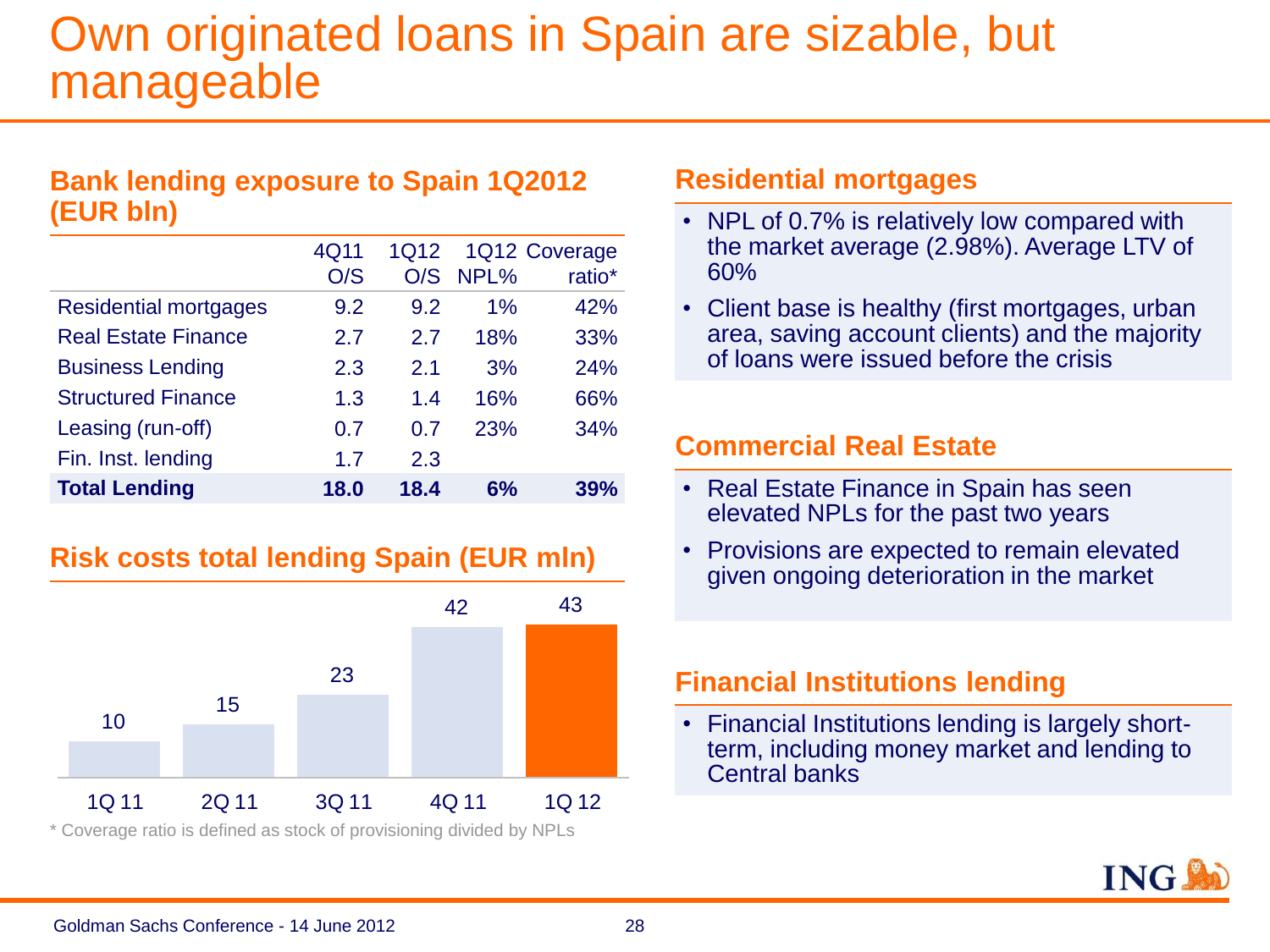## Spanish covered bond portfolio being reduced



- Spanish covered bond portfolio decreased by EUR 1.1 bln in 1Q12 to EUR 15.1 bln due to maturities and sales
- ING's portfolio will be further reduced as the portfolio matures by several billion per year
- ING continues to selectively de-risk its covered bond portfolio (also using tenders of issuers buying back covered bonds)
- Strong regulation that protects covered bond investors. Over collateralisation (>125%). Covered bond holders are senior to other bond holders.
- Largely booked in HtM and L&R. No loan losses to date

**Rating distribution Q1 2012**



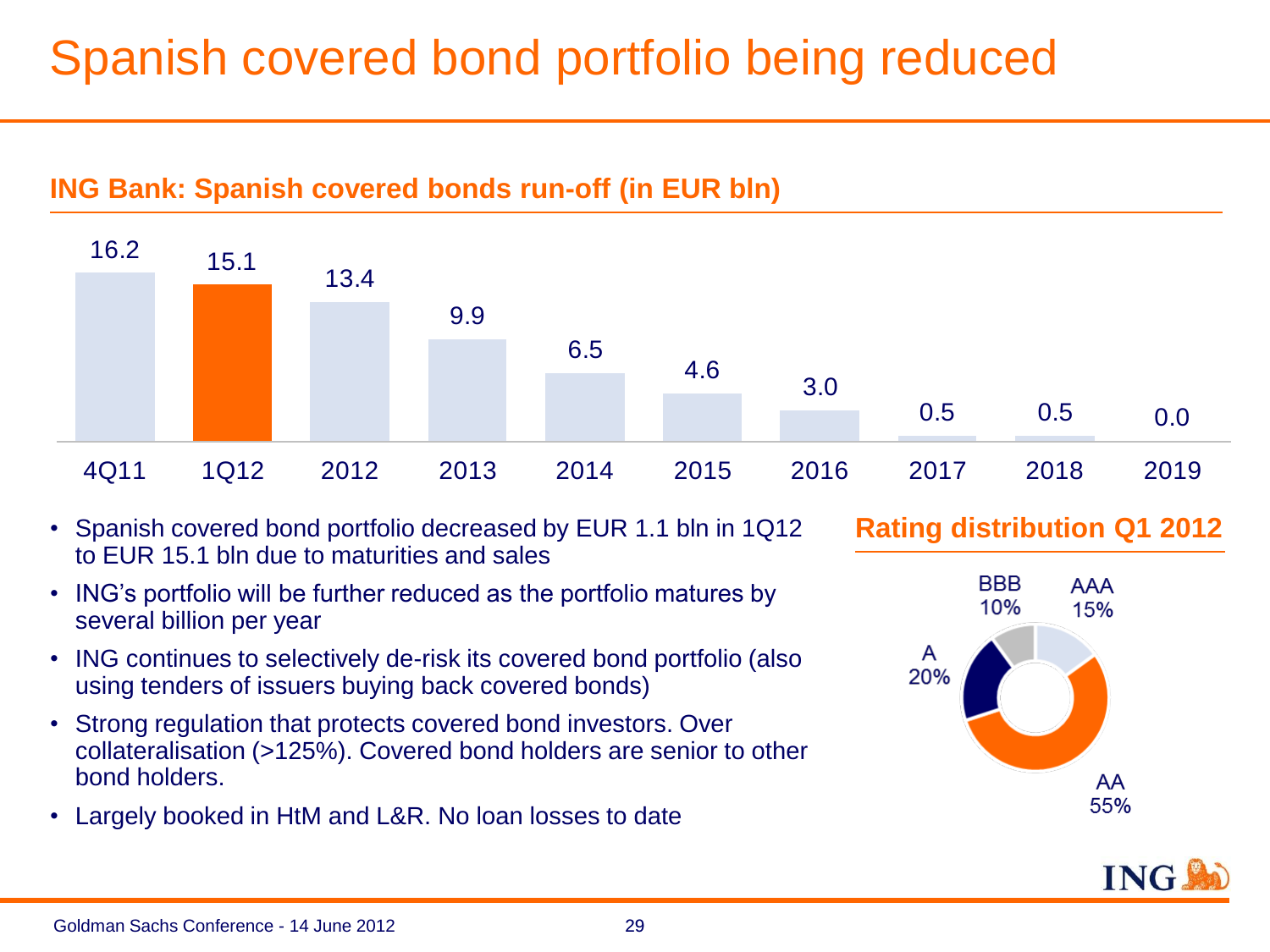## Ambition 2015

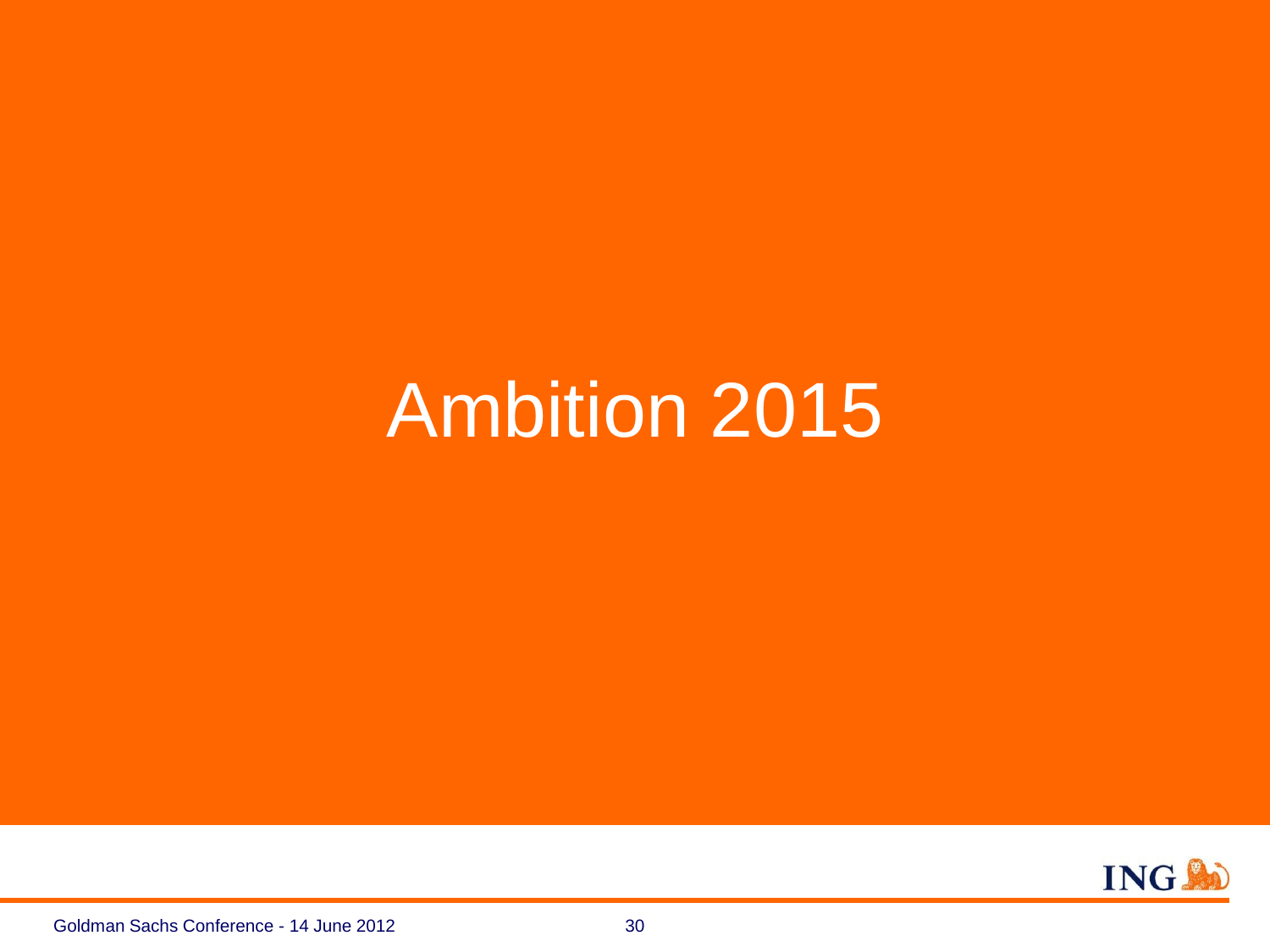### ING produces a competitive ROE through low costs and low risk

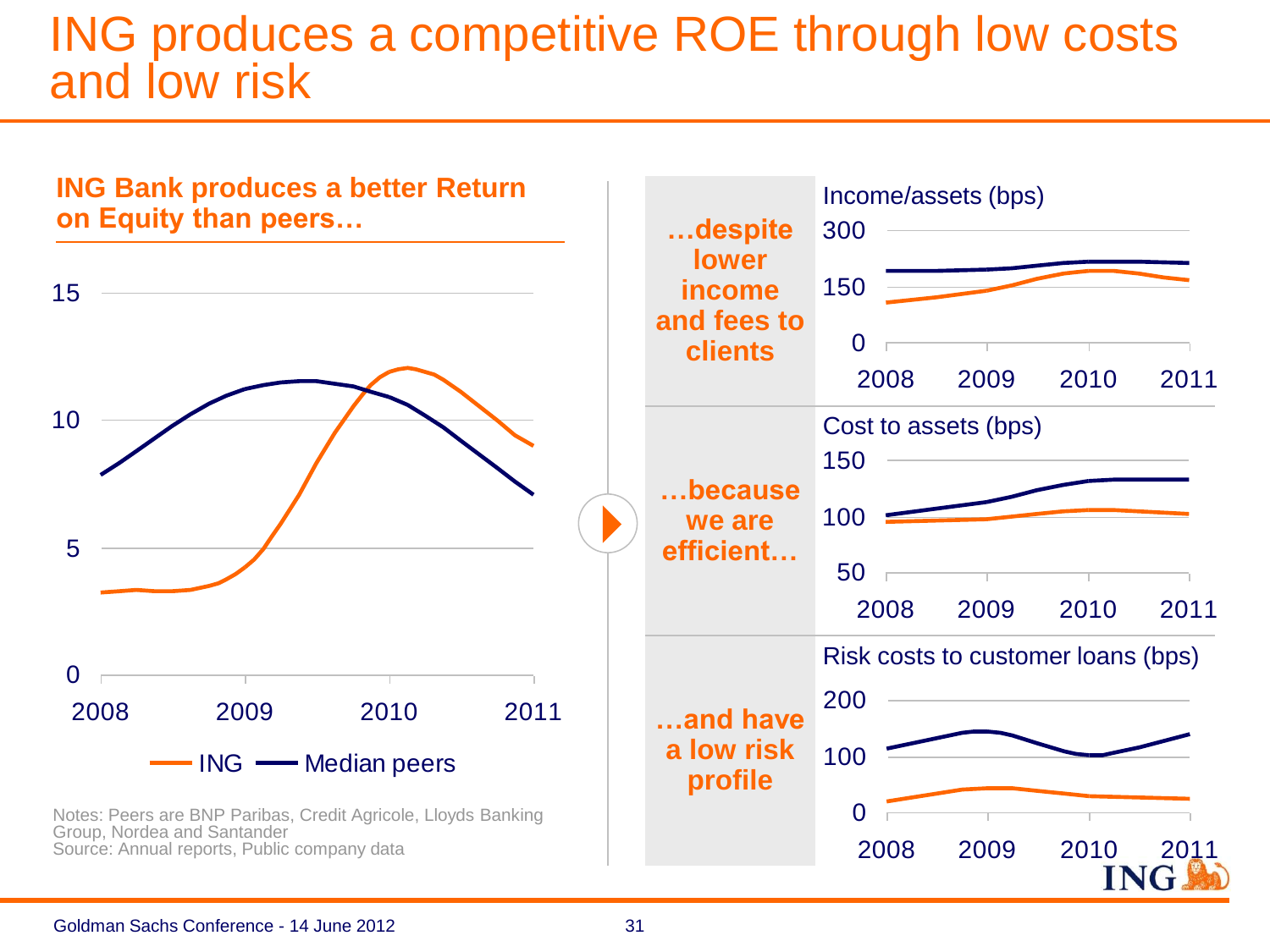### An optimised balance sheet should result in an attractive ROE of 10-13% under Basel III



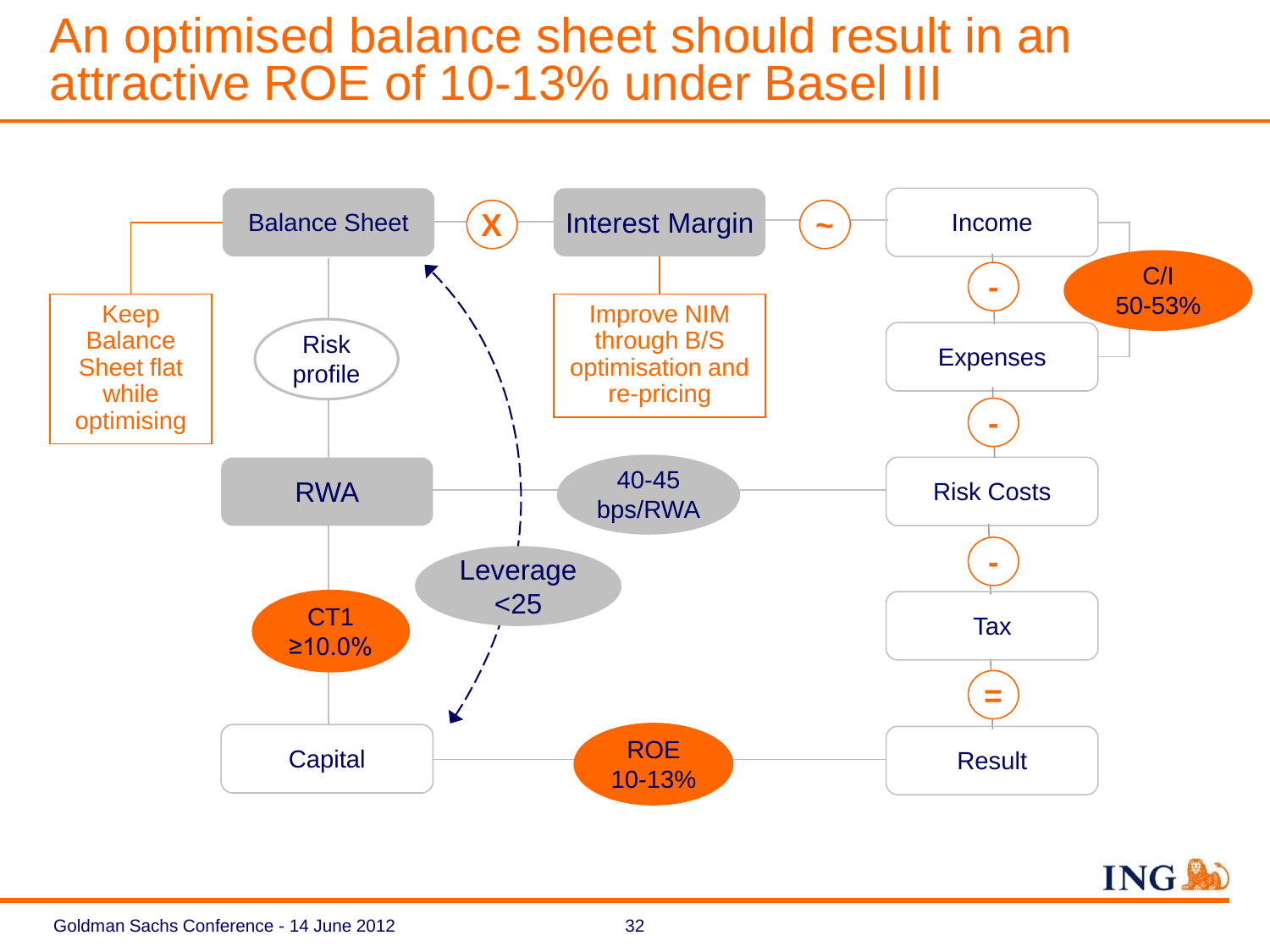### …and will continue to focus on costs to reach a cost/income ratio of 50-53% by 2015

#### **Underlying operating expenses**



#### **…but structural improvements are needed to reach long-term cost target**

- We are striving to offset rising costs to reach a cost/income ratio of 50-53% by 2015
- Cost reduction plans announced in the Netherlands will deliver EUR 300 mln in annual savings
- Procurement initiatives are expected to save EUR 300 mln per year by 2015
- Further structural efficiency improvements in processes and investments in IT will be needed to reach the long-term cost/income ratio target of 50%

• Regulatory impacts include estimated Bank

• Dutch bank tax of EUR 0.2 bln and estimated Dutch DGS of EUR 0.2 bln.

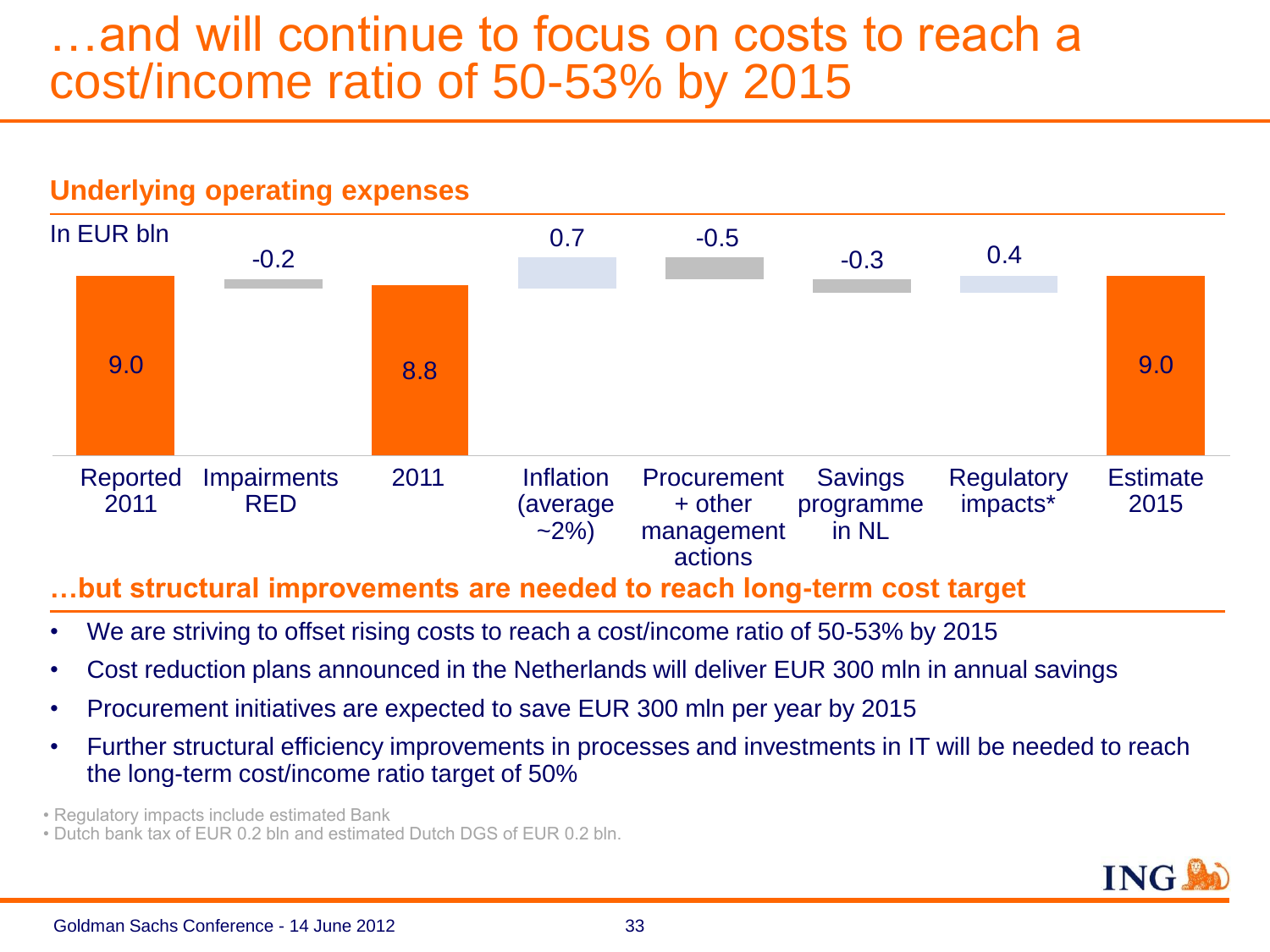### Retail Netherlands cost program on track

| <b>Financial impact cost program (in EUR)</b>      |                | <b>Implementation of DGS systems</b><br>and/or Bank tax                                                 |
|----------------------------------------------------|----------------|---------------------------------------------------------------------------------------------------------|
| Headcount reduction (2012-2013):                   |                | In the Netherlands, the new                                                                             |
| <b>Internal</b>                                    | 2,000 FTE      | <b>Deposit Guarantee Scheme</b><br>(DGS), initially expected to start in                                |
| <b>External</b>                                    | <b>700 FTE</b> | July 2012, is now expected to<br>start in July 2013                                                     |
| IT investments (coming two years)                  | 200 mln        | Dutch Bank tax, based on<br>$\bullet$                                                                   |
| Special item in 4Q11                               | 235 mln        | wholesale funding, has been<br>agreed on by the government on                                           |
| Of which redundancy provision:                     | $215$ mln      | 26 April. Costs for the industry<br>expected to be EUR 600 mln of<br>which ING's share is approximately |
| Structural reduction in cost savings as<br>of 2014 | 300 mln        | one third. Implementation in 2012                                                                       |

- Retail Netherlands is taking measures to reduce costs, improve processes and operational excellence
- Progress in 1Q12 was ahead of schedule with 775 FTE reduction (of which 525 internal)

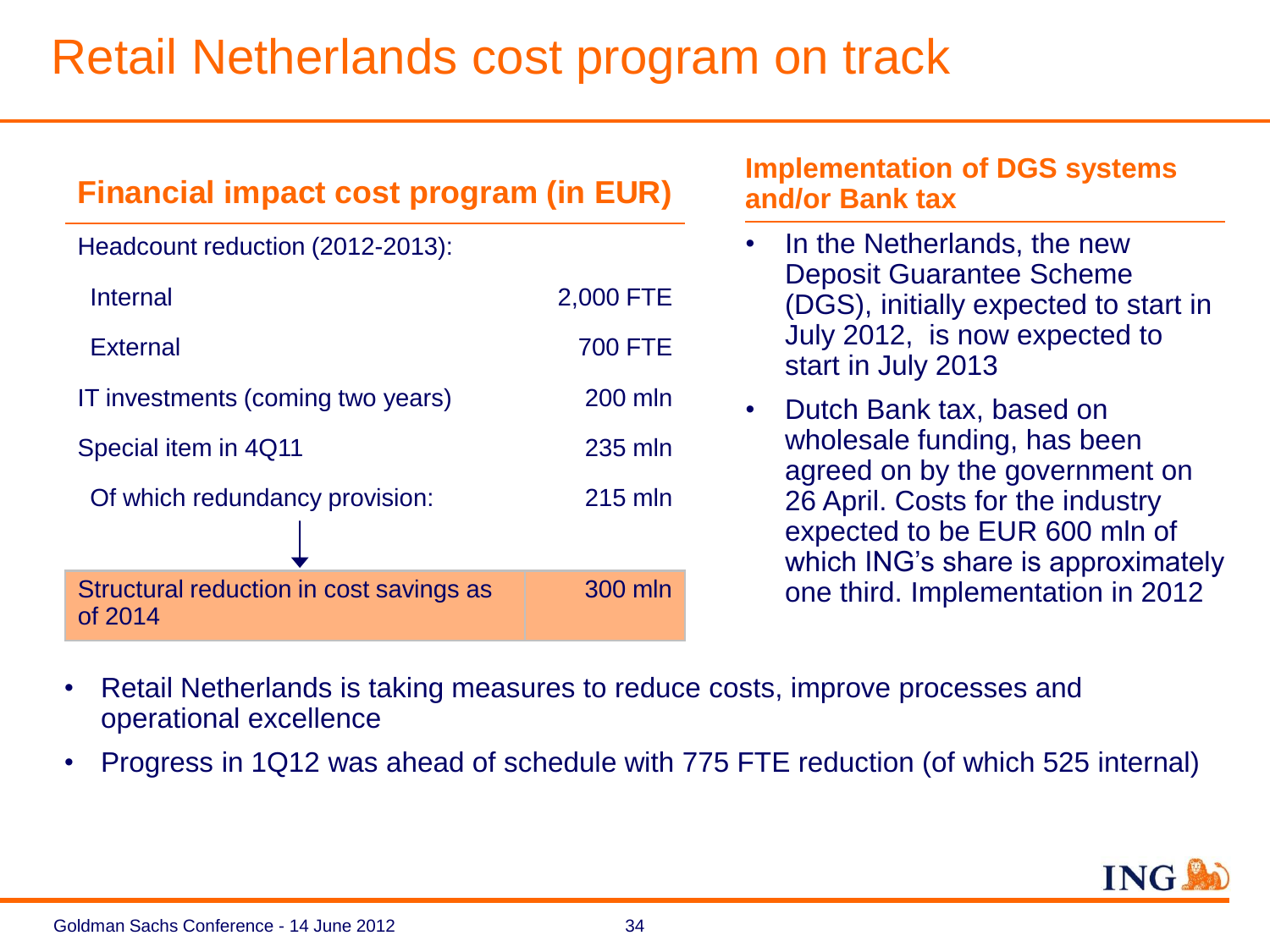### An optimised balance sheet would have higher earnings and less leverage

| <b>Assets</b>      | • Balance sheet to remain stable                               |
|--------------------|----------------------------------------------------------------|
| <b>NIM/assets</b>  | • Re-pricing and deleveraging to support NIM                   |
| C/I                | • Cost/income ratio to decline to 50-53% in 2015               |
| <b>Core Tier 1</b> | • At least $\geq 10\%$ in 2013                                 |
| $RoE^*$            | • Return on Equity to be in the range of 10-13% over the cycle |
| <b>LtD</b>         | • Loan to Deposit ratio to decline to below 1.10               |
| <b>LCR</b>         | • Liquidity coverage ratio to move >100% in 2015               |
| Leverage           | • Leverage to decline below 25                                 |

\* Based on IFRS equity